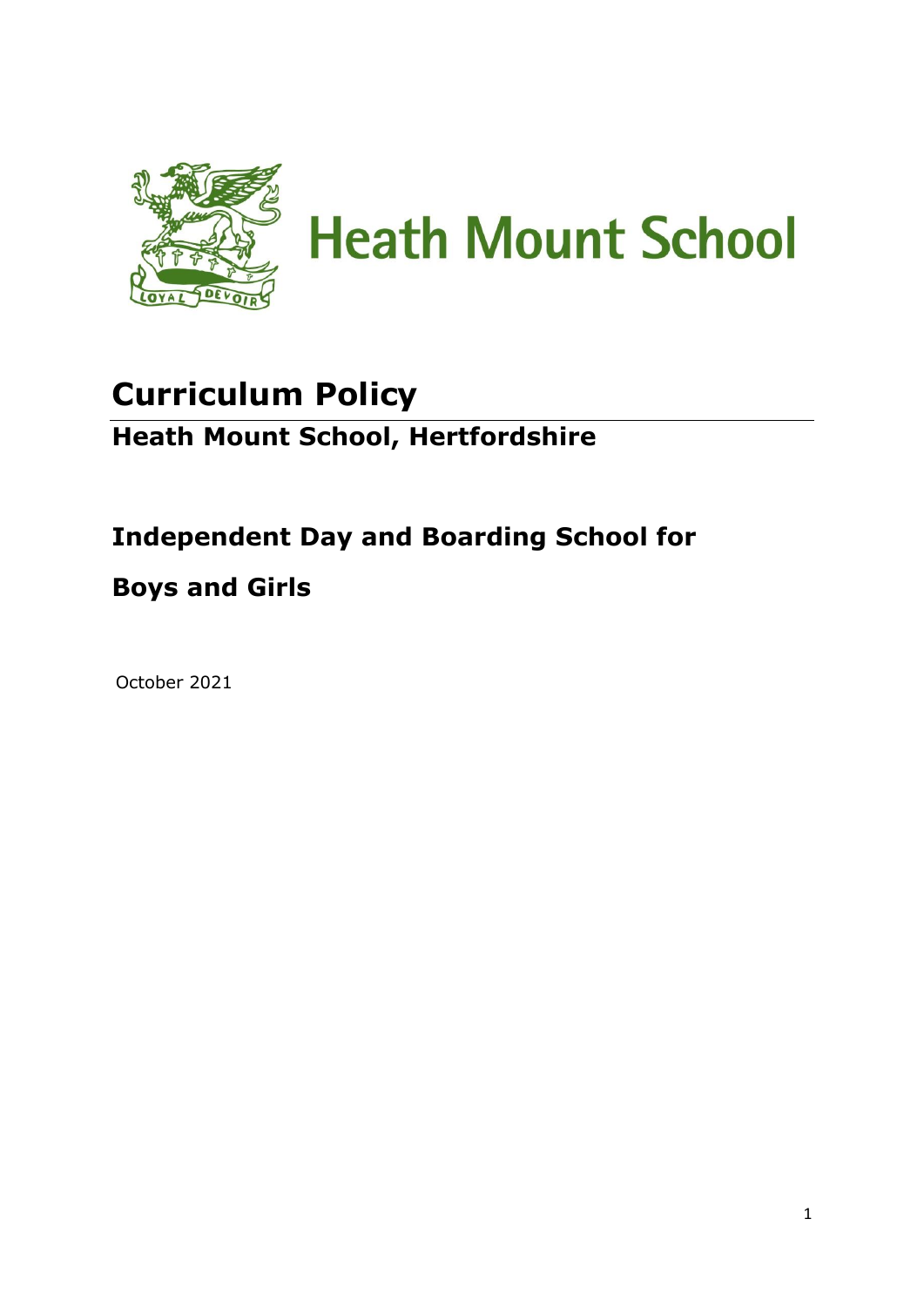# **1. Introduction**

- 1.1.At Heath Mount School, ('the School') the overall aim of the curriculum offered to pupils from 3 to 13 is to develop a joy and enthusiasm for learning, laying the foundation for life-long learning. Within an environment where there exists a climate of encouragement and focused praise on identified progress and achievement, we aspire to develop the whole child.
- 1.2. The broad and exciting curriculum offered is firmly rooted in the values of the school: acceptance, respect, integrity, industry and achievement. It endeavours to develop the knowledge, skills and talents of all, whilst supporting them in becoming confident, rounded young people, reflective problem-solvers and independent learners.

# **2. Application and Accessibility**

2.1. This is a whole school policy including the Early Years Foundation Stage ('EYFS'). It is published on the School website and is available in hard copy on request. It can be made available in large print or other accessible format if required.

# **3. Definitions**

- 3.1. **Learning Power Approach (LPA):** the LPA is a method of teaching **learners** to become better equipped to take charge of their own learning, developed by Professor Guy Claxton. The approach aims to strengthen students' learning muscles and develop their independence, resilience, perseverance and collaboration skills, whilst fostering a love of learning. The LPA is being embedded in the school from Nursery-Year 8 and is applied in all aspects of school life to ensure that a pupil's academic and personal development reaches its potential, reflecting the needs of a  $21<sup>st</sup>$  century learner.
- 3.2. **Heath Mount Libellum:** In order to respond to the needs of a  $21<sup>st</sup>$  century learner, we have designed an alternative Year 7 and 8 curriculum for humanities subjects, The Libellum. This is the School's own certificate awarded at the end of Year 8. It runs alongside Common Entrance (CE) syllabus in the core subjects and is designed to ensure that children work at the equivalent level of CE but gives the School the flexibility to cover topics outside of the CE syllabus. Many schools no longer require the more content driven CE examinations that have been traditionally taken at the end of Year 8 to gain a place at Senior School in humanities. The Libellum is an equally rigorous curriculum, more relevant to GCSE content, and one that develops the necessary skills needed in each subject, such as fieldwork and enquiry-based learning. Assessments are spread over the two years, rather than as one final examination at the end of Year 8, which enables children to constantly revise their 'performance' mode of examinations and develop and learn over the two-year course, whilst being assessed through a variety of means.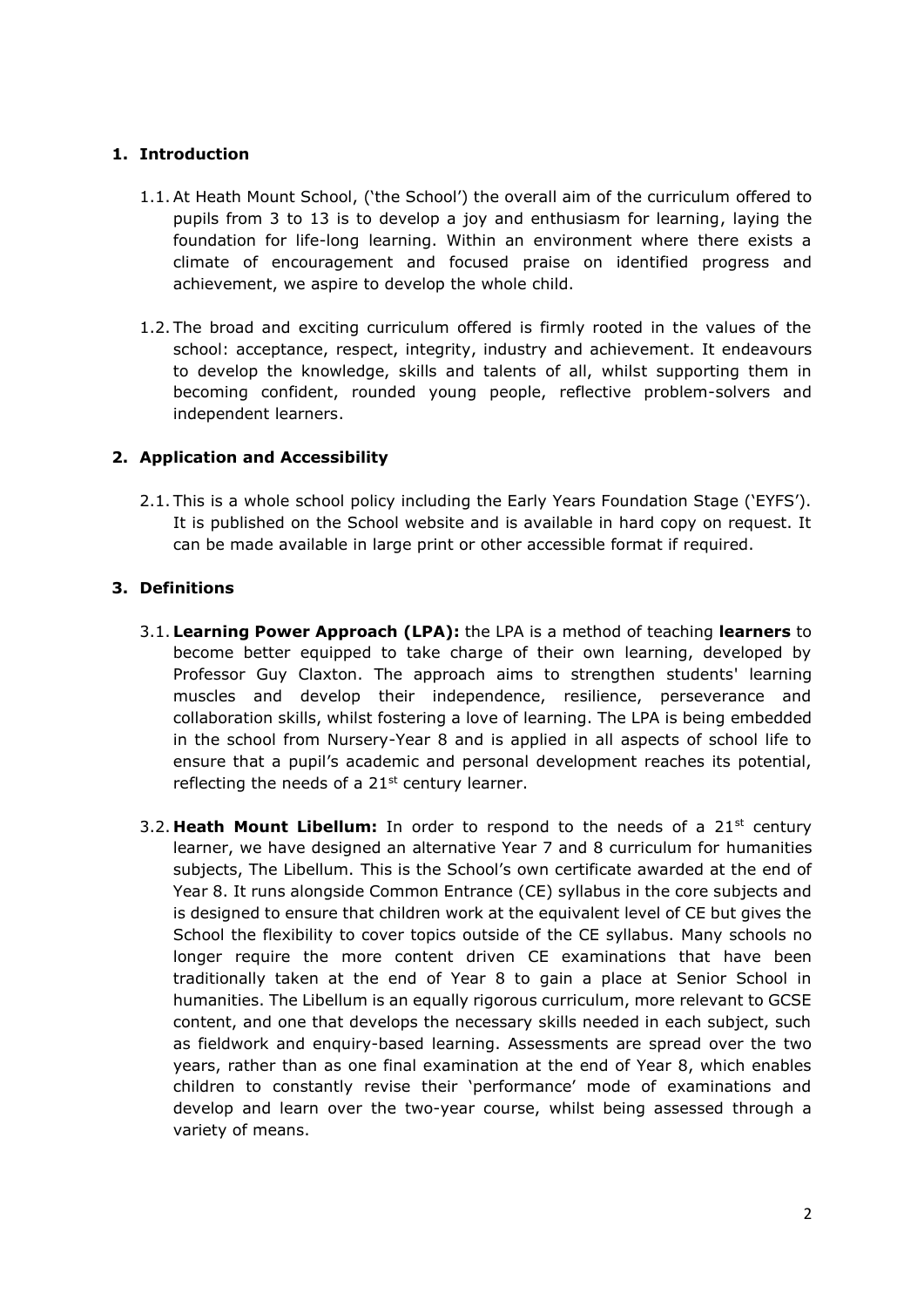# **4. Helping children achieve more**

4.1. We embrace the provision in the National Curriculum published in September  $2013<sup>1</sup>$  that the curriculum must provide pupils with an introduction to the essential knowledge that they need to be educated citizens, promote the spiritual, moral, social, cultural, mental and physical development of pupils at the school and of society, and prepare pupils for the opportunities, responsibilities and experiences of later life.

# **5. We aim to**

- 5.1. engender positive attitudes to and the enjoyment of learning;
- 5.2. build upon pupil strengths and interests and develop each pupil's capacity to learn independently and collaboratively, understanding learning powers and employing these in all areas;
- 5.3. demonstrate and promote a strong sense of community where pupils develop positive values, attitudes and behaviour, alongside the development of confidence, self-esteem, self-reliance and independence;
- 5.4. provide a rich and diverse curriculum that demonstrates breadth and balance and actively promotes the spiritual, moral, cultural, physical, social, emotional and intellectual development of the pupils;
- 5.5. promote each pupil's sense of identity, through their understanding of their cultural heritage and the global dimensions of their lives;
- 5.6. provide rich and varied learning experiences that are effectively planned, and utilise a range of teaching styles to enable pupils to access the curriculum irrespective of ability;
- 5.7. meet the needs of the individual by providing opportunities for learning that are appropriately resourced and differentiated;
- 5.8. assess pupils' learning to inform future planning, using a variety of tools (see the School's Feedback Policy);
- 5.9. provide varied contexts to enable pupils to think creatively, critically, solve problems and develop opportunities for pupils to be creative, enterprising and capable of leadership;
- 5.10. develop awareness and understanding of, and respect for the environment;
- 5.11. communicate effectively and sensitively, treating all pupils with respect and consideration;

<sup>1</sup> <https://www.gov.uk/government/publications/national-curriculum-in-england-primary-curriculum>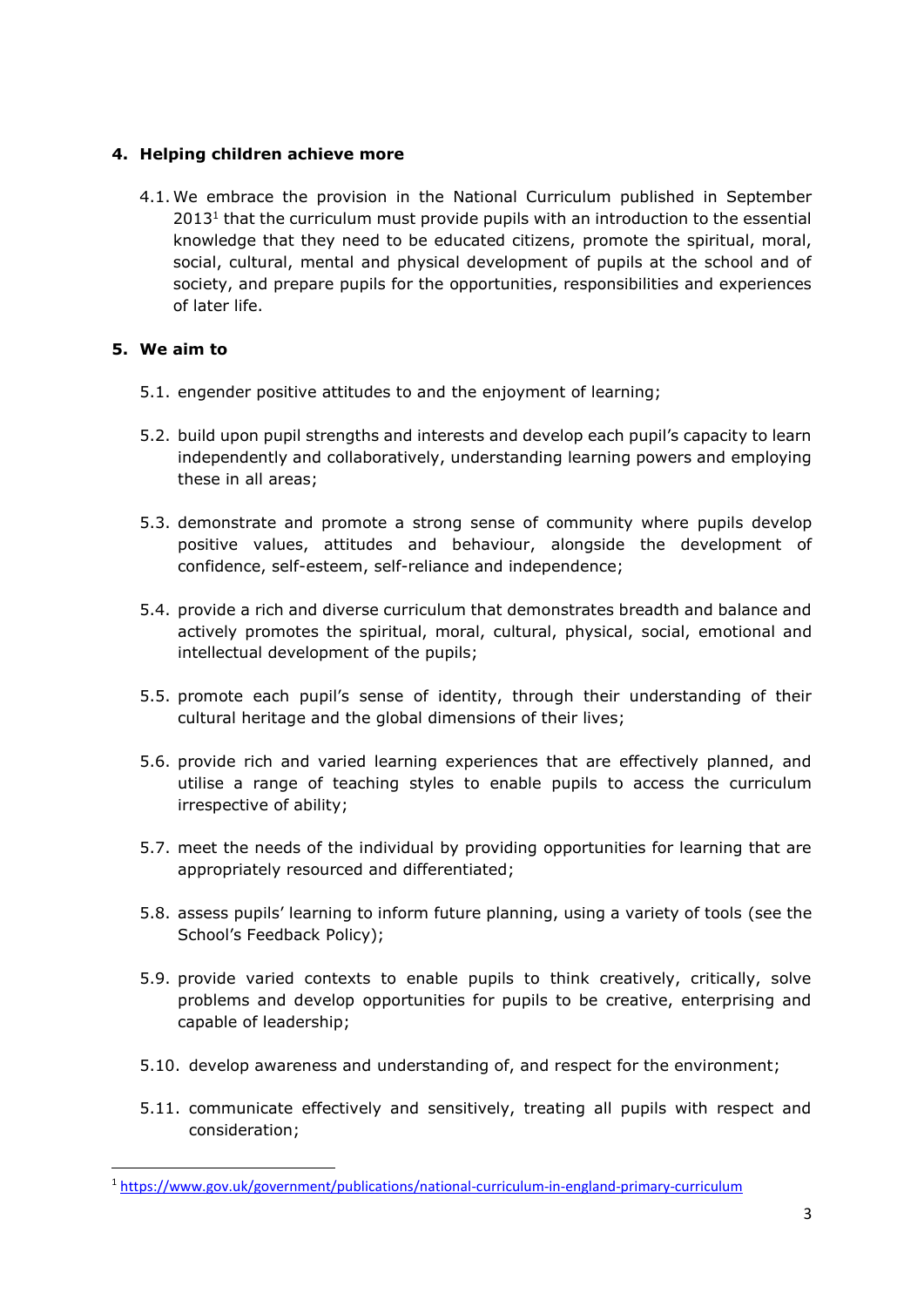- 5.12. provide equal opportunities for all, regardless of gender, race, disability, religion or belief;
- 5.13. promote pupils' self-esteem and emotional well-being, helping them to form and maintain worthwhile relationships, respecting themselves and others;
- 5.14. achieve scholarships, Libellum and C.E. passes beyond the mark required by their chosen senior school;
- 5.15. prepare pupils for life at their senior schools by developing their sense of responsibility, enabling them to make informed decisions and to respond positively to challenge, risk and change;
- 5.16. improve the quality of our teaching by evaluating it and learning from the effective practice of others.

#### **6. Regulatory Context**

- 6.1. In accordance with the regulatory requirements set out in the ISI's Inspection Framework handbook, September 2021 ('the Handbook'), and the ISSRs, Part 1, paragraph 2 and 2A, the School's curriculum provides for:
	- 6.1.1. appropriate plans and schemes of work which are drawn up and implemented effectively in accordance with Part 1 of the Schedule to The Education (Independent School Standards) Regulations 2014, paragraphs 1 and 2, as set out in Part 1, Paragraph 2 of the ISI Commentary on the Regulatory Requirements, September 2021, and which:
		- 6.1.1.1. take into account the ages, aptitudes and needs of all pupils, including those pupils with an Education, Health and Care Plan ('EHCP'). See the Learning Support Policy, EHC plans, Assess, Plan, Do, Review (ADPR), Pupil Passports and the Schemes of Work.
		- 6.1.1.2. do not undermine, the fundamental British values of democracy, the rule of law, individual liberty, and mutual respect and tolerance of those with different faiths and beliefs, (see. the Personal, Social, Health and Economic Education (PSHEE Policy and Schemes of Work, and the Constitution of the School Council).
- 6.2. Full-time supervised education for pupils of compulsory school age, (construed in accordance with Section 8 of the Education Act 1996), which gives pupils experience in linguistic, mathematical, scientific, technological, human and social, physical and aesthetic and creative education (see: Weekly Curriculum Entitlement for the Prep School by Period – see Appendix I).
- 6.3. The acquisition by pupils of speaking, listening, literacy and numeracy skills *(ref. the Early Years Foundation Stage ('EYFS') Statutory Framework 2021, the English*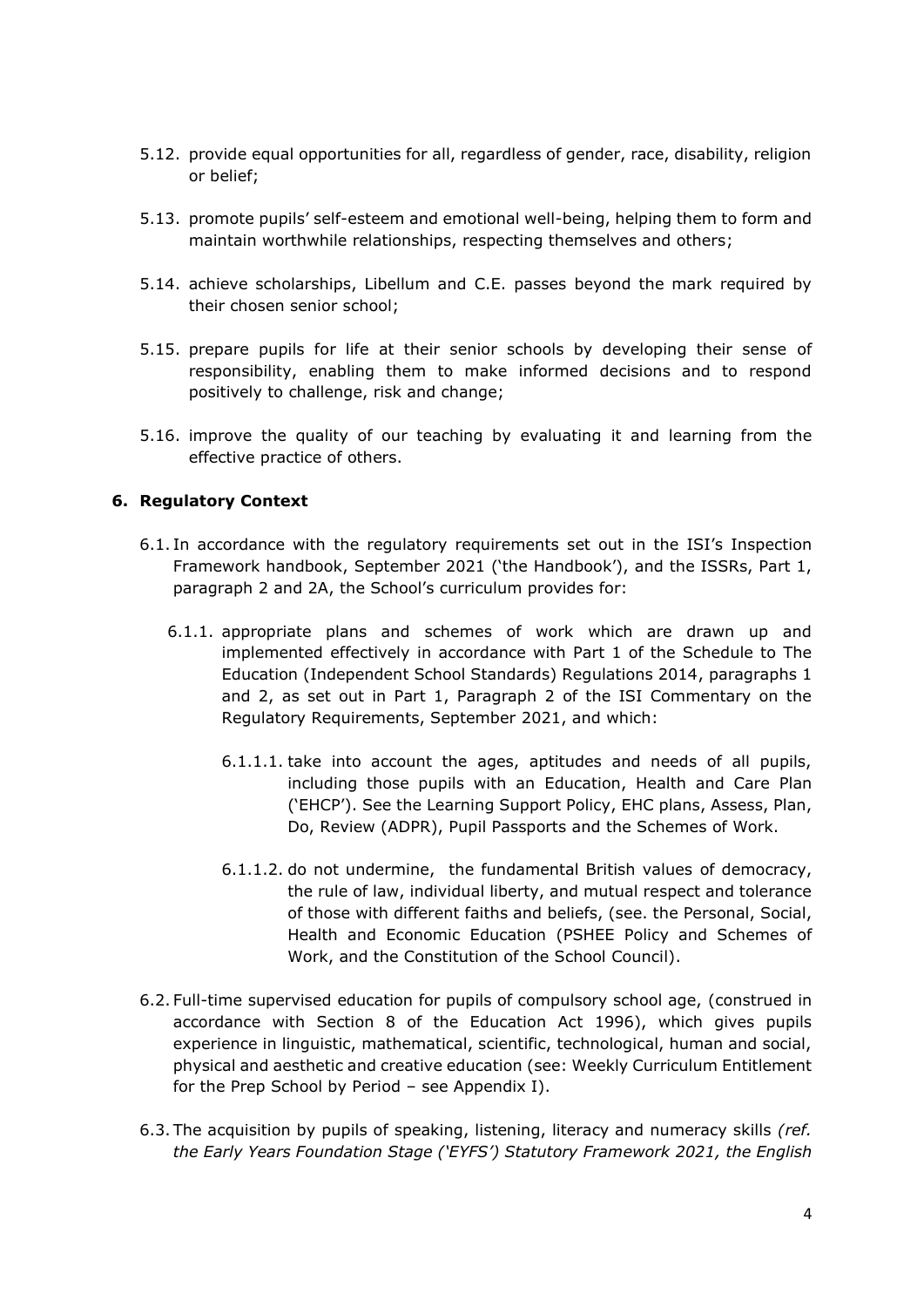*as an Additional Language Policy, the English, Maths and Drama Handbooks and Schemes of Work)*;

- 6.4. Personal, Social, Health and Economic Education (PSHEE) which:
	- 6.4.1. reflects the school's aims and ethos (See PSHEE Policy);
	- 6.4.2. encourages respect for other people, paying particular regard to the protected characteristics set out in Part 2, Chapter 1, Section 4 of the 2010 Equality Act (i.e.: age, disability, gender reassignment, marriage and civil partnership, pregnancy and maternity, race, religion or belief, sex and sexual orientation) *(*See: the PSHEE Policy and Scheme of Work, the Prep School's Five Core Values as set out in the School Values Document and the Pre-Prep's Golden Rules).
- 6.5. Access to accurate, up-to-date careers guidance for those pupils receiving secondary education that:
	- 6.5.1. is presented in an impartial manner;
	- 6.5.2. enables them to make informed choices about a broad range of career options; and
	- 6.5.3. helps to encourage them to fulfil their potential *(*See: Careers Guidance, PSHEE Policy).
- 6.6. A programme of activities for pupils below compulsory school age which is appropriate to their educational needs in relation to personal, social, emotional and physical development and communication and language skills *(*see: the EYFS Statutory Framework).
- 6.7.All pupils to have the opportunity to learn and make progress (see. the Feedback Policy and all subject handbooks and schemes of work);
- 6.8. Effective preparation of pupils for the opportunities, responsibilities and experiences of life in British society (see: the PSHEE Policy and Scheme of Work, the Prep School's Five Core Values as set out in the School Values Document and the Pre-Prep's Golden Rules).
- 6.9. The provision of relationships education for every pupil of primary age and the provision of relationships and sex education for every pupil of secondary age, except in so far as the pupil is excused. For further information, please see the School Relationships Education Policy (including Sex Education Policy).

#### **7. The Heath Mount Curriculum**

7.1. In developing the curriculum, the aspiration is to provide diversity, breadth and balance, continuity between key stages, progression, access and differentiation. Emphasis is placed on enquiry, creativity, independence and problem solving, in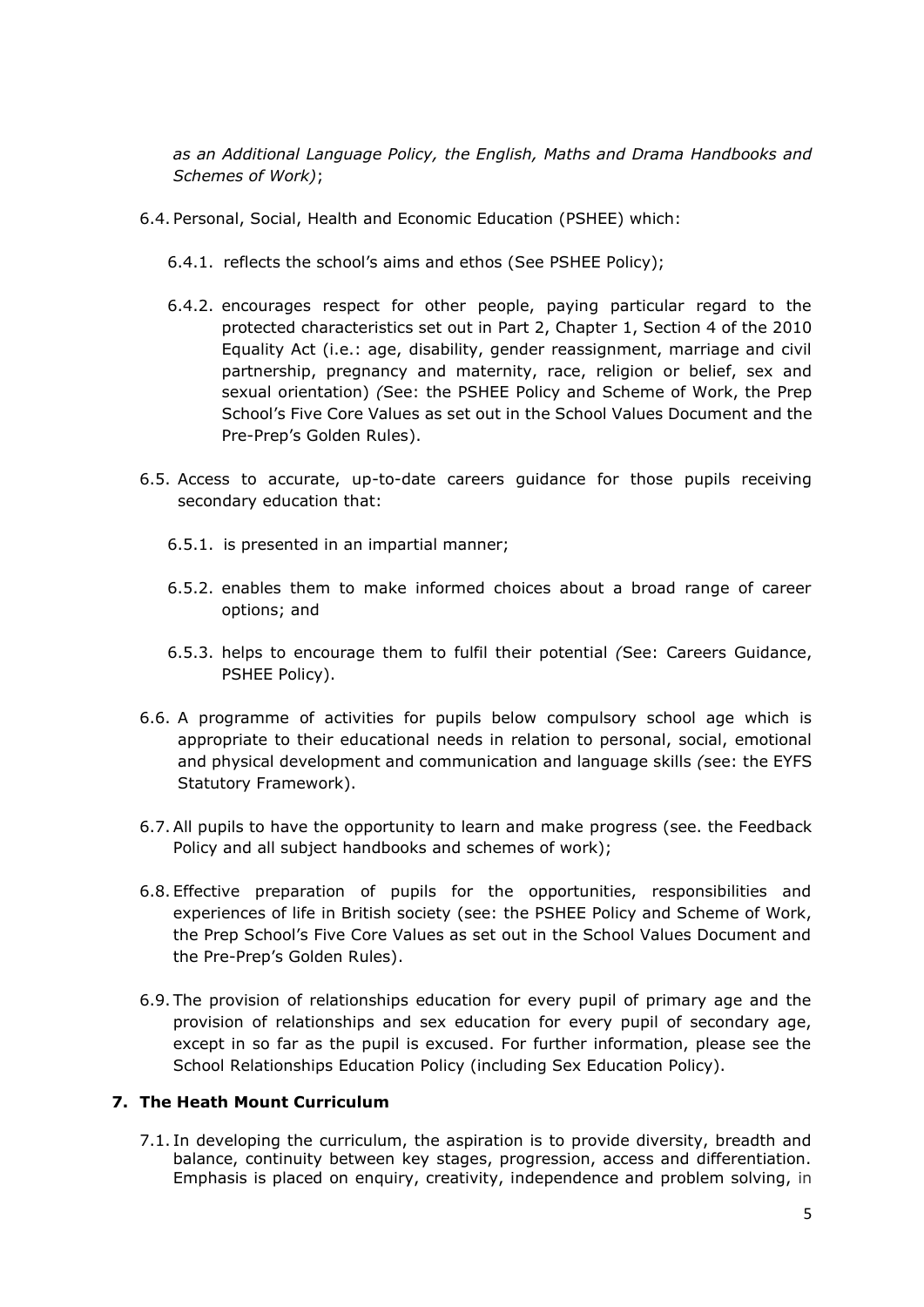particular through practising the LPA, which aims to strengthen students' learning muscles and develop their independence, initiative, determination, and love of learning. This is done by teaching not just content, knowledge, and skills, but also positive habits of mind - such as resilience, collaboration, persistence, curiosity, determination, imagination, creativity and reflection - that will better prepare students to flourish both in school and in later life.

### **8. Curriculum Planning**

8.1. The process required is for Heads of Department ('HoDs') to provide Schemes of Work containing long-term and medium-term plans that indicate learning objectives, suggested activities and appropriate resources. These should be agreed in consultation with the members of their department. Short-term planning is the responsibility of the subject teacher and must indicate how differentiation is achieved.

#### **9. Curriculum Stages**

- 9.1. The curriculum in the Foundation Stage is determined by pupil levels of development, as required by the EYFS Statutory Framework 2021 in each of the Prime and Specific areas of learning.
- 9.2. In Key stages 1 and 2, the curriculum broadly follows the National Curriculum as well as preparing the pupils, as appropriate, for  $11+$  and other entrance examinations set by their future schools and sat in Year 6, whether for places in Year 7 or in Year 9.
- 9.3.At Key Stage 3, the curriculum provided caters for the needs of each of the pupils, preparing them, as appropriate, for the CE examinations, the Heath Mount Libellum, examinations for any senior school, scholarships applied for and/or for the entrance examinations set by certain senior schools during those years.
- 9.4. The ultimate goal is to prepare pupils for their transition to their senior schools and life beyond the classroom, developing their understanding of the wider national and global community.
- 9.5. Each curriculum area is managed by a Curriculum Co-ordinator at Key stage 1, and, at Key Stage 2/3, a HoD. The HoD is responsible for maintaining an up-todate Handbook and a Scheme of Work, providing long term and medium-term plans. Day-to-day planning is the responsibility of the teachers.

| Attendance hours | Total time breaks/<br>lunch/ snack | Teaching hours | Year groups       |
|------------------|------------------------------------|----------------|-------------------|
| 18hrs.45mins     | 3hrs. (lunch only)                 | 15hrs.45mins   | Nursery am        |
| 17hrs.15mins     | N/A                                | 17hrs.45mins   | Nursery pm        |
| 38.45hrs.        | 7hrs.30mins                        | 31hrs.15mins   | Reception         |
| 37.30hrs.        | 8hrs.45mins                        | 29hrs.45mins   | $KS1 - Years 1+2$ |
| 38hrs.45mins     | 8hrs.45mins                        | 29hrs          | $KS2 - Years 3+4$ |
| 40hrs.45mins     | 7hrs.50 mins                       | 32hrs.55mins   | $KS2 - Years 5+6$ |
| 40hrs.45mins     | 7hrs.50 mins                       | 32hrs.55mins   | $KS3 - Years 7+8$ |

#### **10.Total Teaching Time**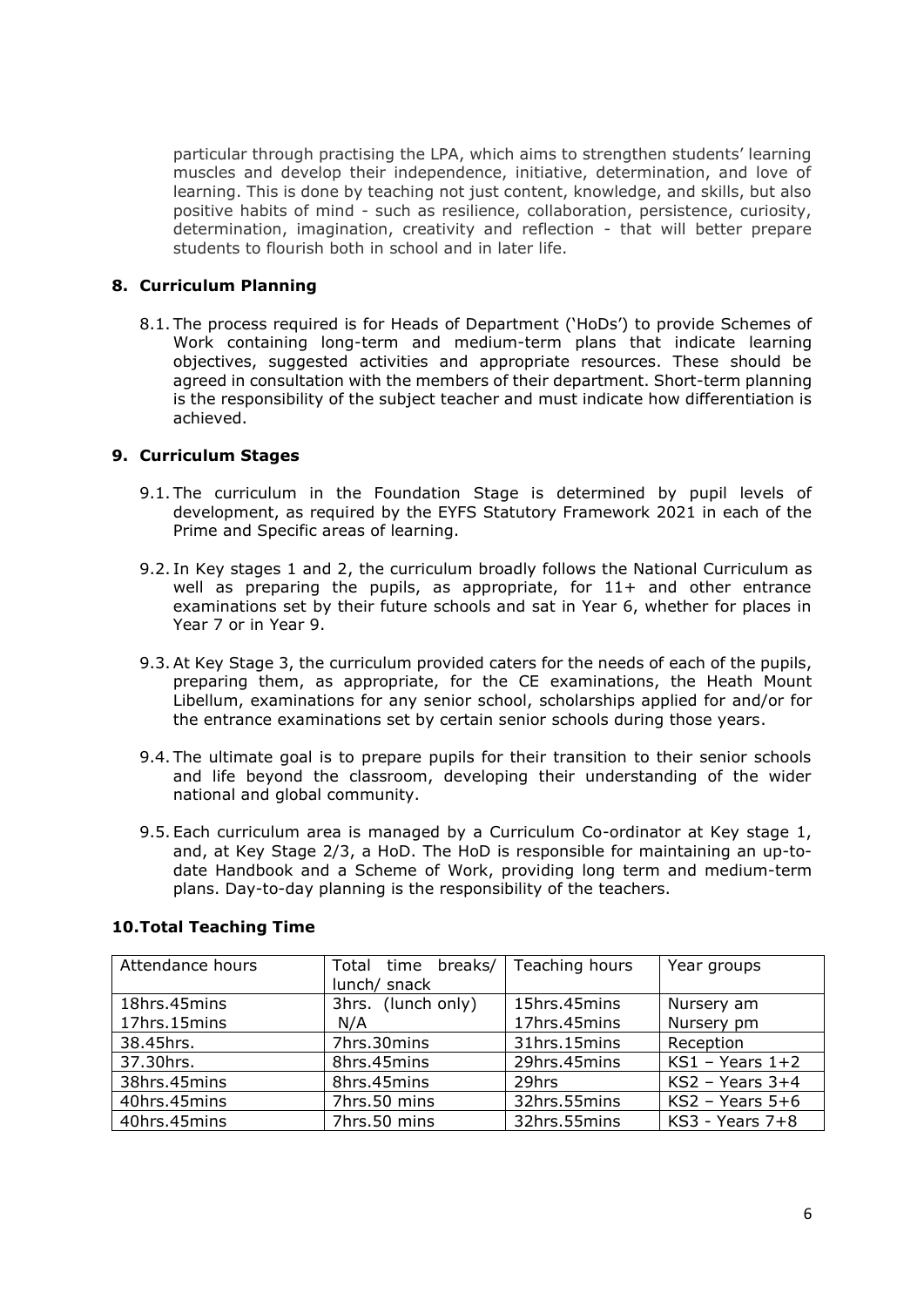## **11.Foundation Stage Curriculum**

- 11.1. In accordance with the EYFS Statutory Framework, pupils in the Nursery and Reception classes experience an education which, through teacher observation and individualisation, personalises each child's learning opportunities.
- 11.2. There are seven areas of learning and development that shape educational programmes in the Nursery and Reception classes. All areas of learning and development are important and are interconnected. They are delivered through planned, purposeful play, with a balance of adult-led and child-led activities.
- 11.3. Prime Areas:
	- 11.3.1. communication and language
	- 11.3.2. physical development
	- 11.3.3. personal, social and emotional development
- 11.4. Specific Areas:
	- 11.4.1. literacy
	- 11.4.2. mathematics
	- 11.4.3. understanding the world
	- 11.4.4. expressive arts.
- 11.5. As continuous provision is a significant element of EYFS, the time allocated per area of learning is not possible to state precisely and will be dependent on the educational needs of the individual pupils.
- 11.6. Specialist teaching is provided by instructors in the following areas:
	- 11.6.1. French
	- 11.6.2. Music
	- 11.6.3. Swimming (Reception only)
	- 11.6.4. P.E. (Reception only)
	- 11.6.5. Games (Reception only)
	- 11.6.6. Pottery (Reception only)
	- 11.6.7. Forest School

## **12.Key Stage 1 (Years 1 and 2)**

- 12.1. Thereafter, our curriculum is founded selectively on the following guidelines, adapted to suit the needs of the pupils: the national curriculum in England (Key Stages 1 & 2 Framework document, September 2013).
- 12.2. For some pupils entering Year 1, EYFS will remain at the core of the planning process. Many pupils will be ready to embark upon the KS1 Curriculum. The subjects taught are:

| Key Stage 1 Subjects |                                 |
|----------------------|---------------------------------|
|                      |                                 |
| English              | Music (Specialist teacher)      |
| Maths                | Art                             |
| Science              | Pottery (Specialist instructor) |
| Geography            | Design Technology               |
| History              | <b>PSHEE</b>                    |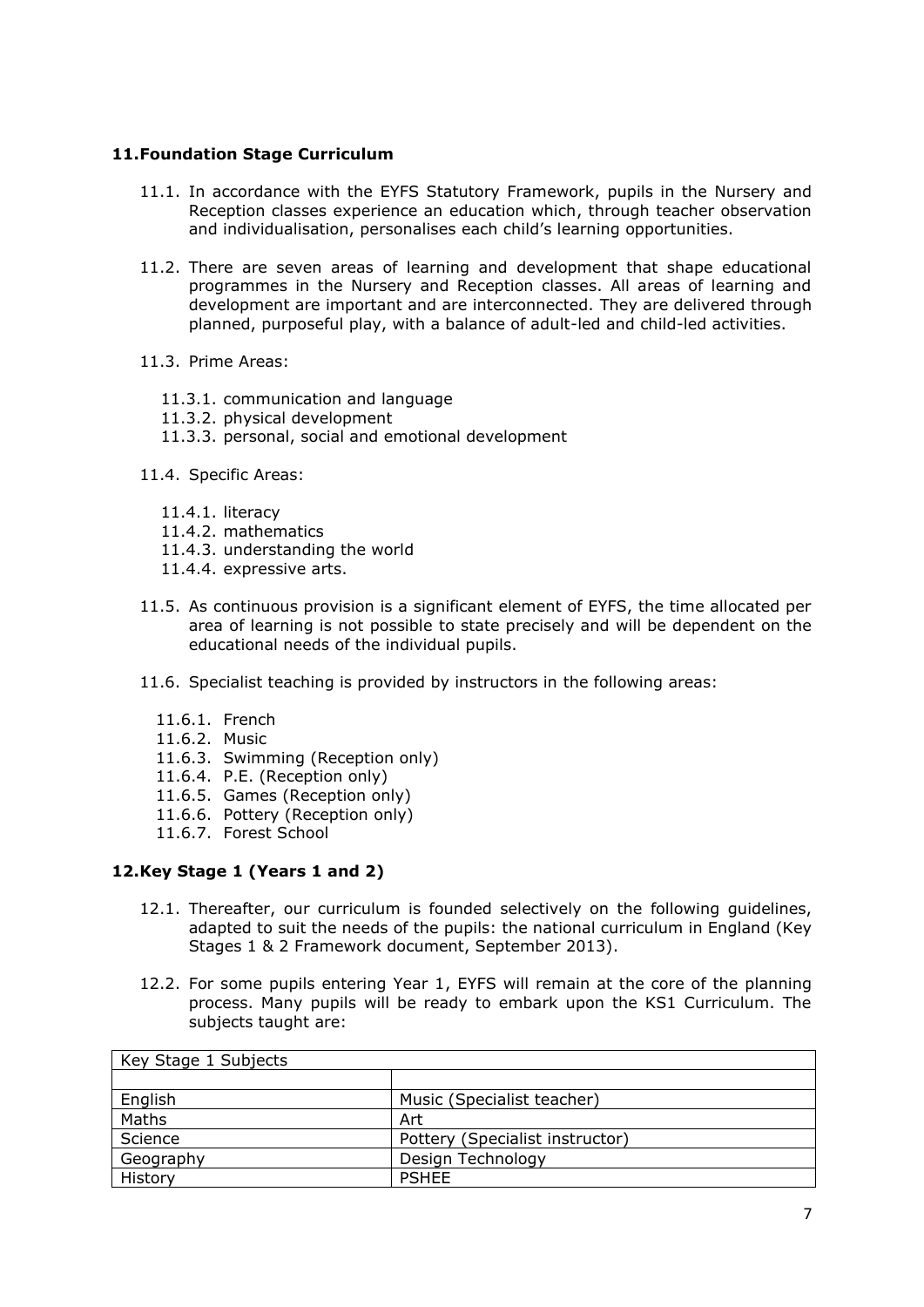|                             | P.E. (Specialist teacher)             |
|-----------------------------|---------------------------------------|
| French (Specialist teacher) | Games (Specialist teacher)            |
| T.P.R                       | Swimming (Specialist teacher)         |
|                             | Forest School (Specialist instructor) |

12.3. Setting occurs in Mathematics in Years 1 and 2.

#### **13. Key stage 2 (Years 3-6) and Key Stage 3 (Years 7 and 8)**

- 13.1. Our curriculum continues to be founded selectively on the following guidelines, adapted to suit the needs of the pupils and to meet the requirements of the Independent Schools' Examinations Board Common Entrance Examinations Syllabuses at 13+ and at 11+, where appropriate, and to maximise every child's potential to pass the wide variety of entrance examinations set by their future schools:
- 13.1.1. The national curriculum in England (Key Stages 1 & 2 Framework document, September 2013);
- 13.1.2. The National Curriculum in England (Key Stages 3 & 4 Framework document, December 2014);
- 13.1.3. The Independent Schools Examinations Board Common Entrance Syllabuses;
- 13.1.4. The Heath Mount Libellum syllabuses;
- 13.1.5. Special Educational Needs Code of Practice for children who entered the SEND support system before September 2014;
- 13.1.6. The SEND Code of Practice: 0-25 years, published on 11 June 2014 and last updated on 30 April 2020, applicable from 1 September 2014.
- **14.** Curriculum areas are outlined below. Further detail on each area, including specific subject maps and termly curriculum maps can be found on the school website:
	- 14.1. **Linguistic:** linguistic skills are taught primarily through English and French. In English, courses are progressively literature-based, but retain a balanced range of activities, using ICT as appropriate. Novels, plays, poetry and non-fiction material is a regular feature of English lessons. Speaking and listening is an integral part of English and pupils are encouraged to participate actively in group work, prepare talks, discuss views and issues and learn to listen to the views of others. Additional support is offered in English throughout the school where necessary. Literacy skills are developed through subject content in the English curriculum as well as being developed via the wider curriculum. French is taught by specialist staff from Nursery to Year 8. Pupils are immersed into the French language and culture through a primarily oral approach, developing their listening and comprehension skills through interactive activities. Spanish is taught in the same way from Year 3 and pupils can opt to learn either Spanish or Latin from Year 6.
	- 14.2. **Mathematics**: Practical activities, educational games and ICT are used creatively to support the development of mathematical understanding. Numeracy work underpins work in subjects across the curriculum. Wherever possible, lessons are linked to the world outside the classroom in order to help create a picture of the maths in the minds of the pupils. The aim is to create a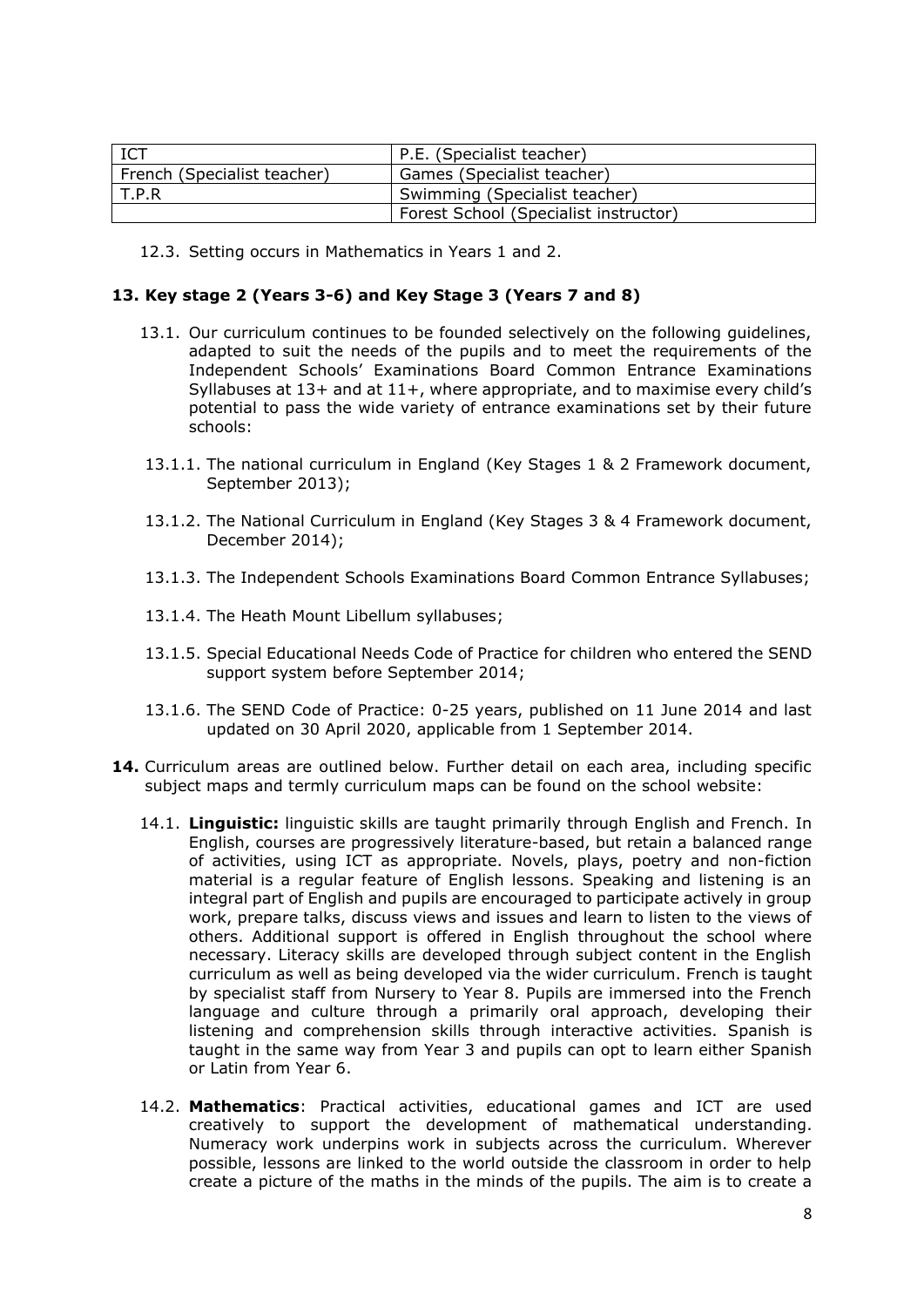'can do' culture through accessible and enjoyable learning, challenging misconceptions and questioning why a process works. Additional support is offered in mathematics throughout the school where necessary.

- 14.3. **Scientific:** Pupils are engaged with science from Nursery, with concepts continually being revisited and developed throughout their time at the school. In the Pre-Prep, pupils are introduced to science in the world around them and will study topics that can be explored within the classroom and beyond. During Years 3-5, pupils study the Key Stage 2 specification, increasing their knowledge and scientific thinking skills with each year. From Year 5, teachers take lessons in laboratories, enabling pupils to have the opportunity to begin their understanding of 'Working Scientifically' in a very hands-on manner. In Years 6- 8, more emphasis is placed on the separate disciplines, in preparation for their entry examinations and lessons are taught by subject specialists. Pupils develop understanding and first-hand experience of the development of scientific thinking, experimental skills and strategies, analysis and evaluation and the correct use of vocabulary and nomenclature. Pupils work on linking theoretical concepts to investigative predictions and outcomes.
- 14.4. **Technological skills and creativity:** the skills of all pupils are gradually developed as they progress through the school. Computing lessons take place from Year 3 onwards with pupils learning e-safety, how to use digital devices and programmes and coding. Through Design Technology lessons, pupils are encouraged to become autonomous and creative problem solvers, both as individuals and as members of a team as well as being taught to handle basic tools confidently within each of the subject strands.
- 14.5. **Artistic skills and creativity:** Art is taught by specialist teachers to all pupils from Year 3 upwards for a double lesson each week. A broad and varied programme is provided with the opportunity of attending after-school clubs, workshops and trips to galleries. Music at Heath Mount incorporates the National Curriculum but goes beyond this, encouraging active exploration and investigation. Music is a key part of the school and there is an environment where children are encouraged to participate, take individual music and Lamda lessons and are nurtured and inspired. We have choirs across the school.
- 14.6. **Human and social:** history and geography are taught as specific subjects from Year 3 onwards. By learning about people and their environment and how human actions have influenced events and conditions, pupils gain new insights into our world, its history, its different cultures, and its present and past dilemmas and achievements.
- 14.7. **Spiritual and moral:** An understanding of Christianity and other religions is provided through the delivery of various subjects, including history, TPR and PSHEE lessons and assemblies. Pupils are encouraged to understand religious philosophies and associated values as well as reflecting upon their own moral standing and spiritual beliefs. They are encouraged to support the fundamental British values of democracy, to respect others, paying regard to the rule of law, individual liberty and mutual respect and tolerance of those with different faiths and beliefs. Considering the ages and learning abilities of the pupils, respect for others includes understanding the challenges of age, disability, gender reassignment, marriage and civil partnership, pregnancy and maternity, race, religion or belief, sex and sexual orientation. In the event of an occurrence at school involving one or more protected characteristics becomes an issue amongst the pupils, the School will help the children understand the issues and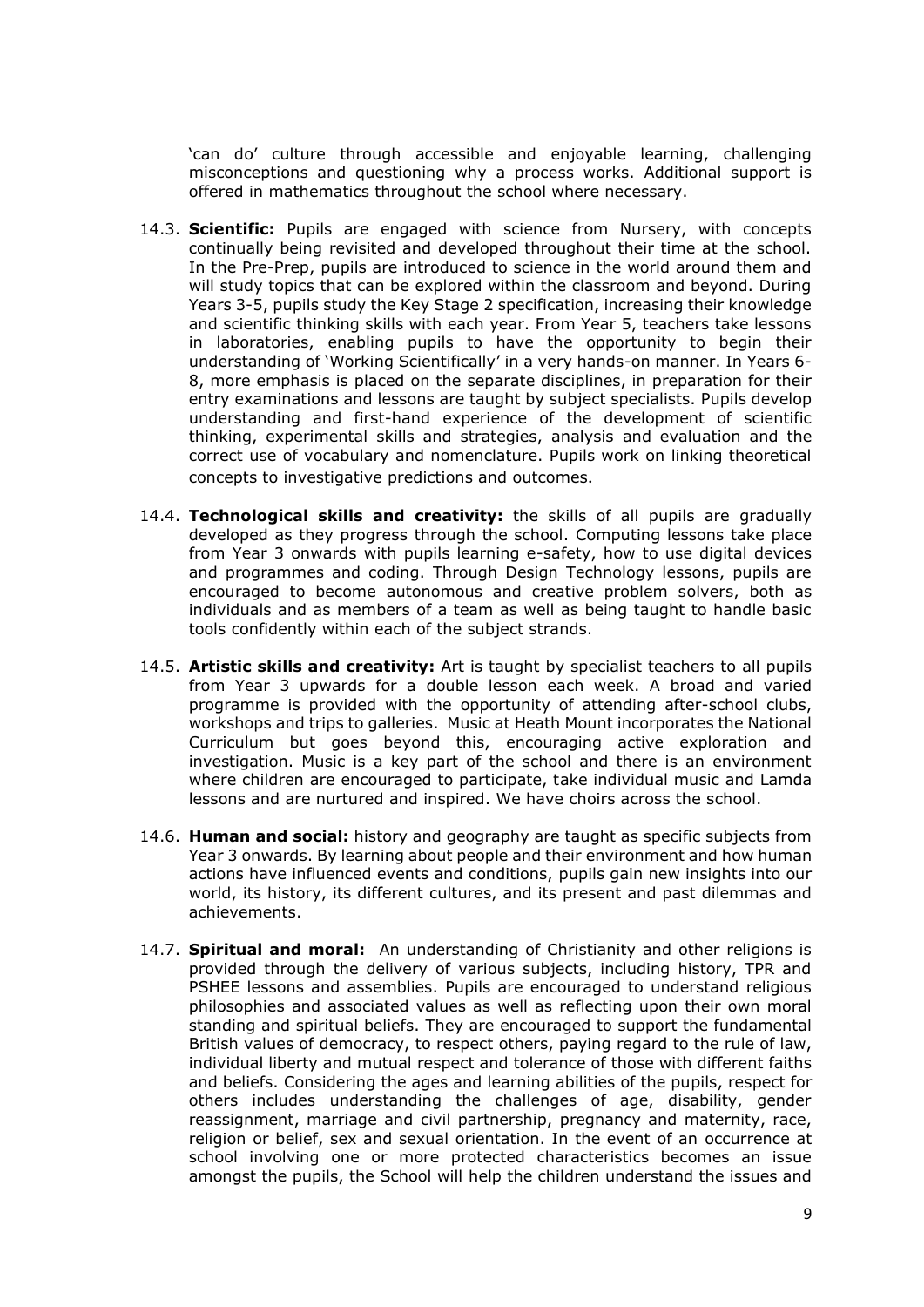ensure the children respect those with those characteristics. This might be done in assemblies, form time or PSHEE. The PSHEE education is a combination of curriculum-based lessons married with everyday wrap-around care from class and form tutors, who discuss a myriad of issues within form time, both reactively to situations that arise and proactively with topics planned in advance. PSHEE receives devoted curriculum time in the Prep school, as well as during form time sessions and within whole school assemblies. (*See the PSHEE policy and Fundamental British Values Policy).*

14.8. **Physical**: Pupils have games and PE lessons throughout their time at the school and swimming lessons from Reception. Pupils are encouraged to adopt a healthy lifestyle and to understand the relationship between physical activity and a healthy lifestyle. Being part of a team also encourages comradeship and good manners.

| <b>Subjects taught</b>            |                                                                                   |
|-----------------------------------|-----------------------------------------------------------------------------------|
| English                           | Computing                                                                         |
| Maths                             | Drama from Year 3                                                                 |
| Science                           | Music                                                                             |
| Geography                         | Art                                                                               |
| History                           | Design Technology (Resistant materials,<br>mechanisms, textiles, food technology) |
| Theology, Philosophy and Religion | <b>PSHEE</b>                                                                      |
|                                   |                                                                                   |
| French                            | P.E.                                                                              |
| Latin - from Year 6               | Games                                                                             |
| Spanish - from Year 3             | Swimming                                                                          |
| Reasoning - in Year 5             | Handwriting $-$ in Years 3 & 4                                                    |

14.9. The Curriculum entitlement (See Appendix 1) - identifies the pupil numbers in each year group, number of sets, subjects taught, number of lessons for each year group and the total number of periods per year group per week. In the Pre-Prep, a similar pro forma is provided. (See Appendix 2).

## **15. Setting Policy**

- 15.1. The placement of a pupil in a given set is determined by a number of factors:
- 15.1.1. ability to understand concepts
- 15.1.2. ability to develop skills
- 15.1.3. ability to apply learning
- 15.1.4. progress being made
- 15.1.5. teacher assessment
- 15.1.6. underlying CATs scores
- 15.1.7. summative assessment results
- 15.1.8. ability to cope with the pace of delivery
- 15.1.9. confidence
- 15.1.10. learning support needs
- 15.1.11. need for additional adult support
- 15.1.12. social factors.
- 15.2. A large range of factors are taken into account when placing pupils in sets. For some pupils, it is very clear-cut as to which set they would best be placed in in order to thrive. For others, the decision is more marginal.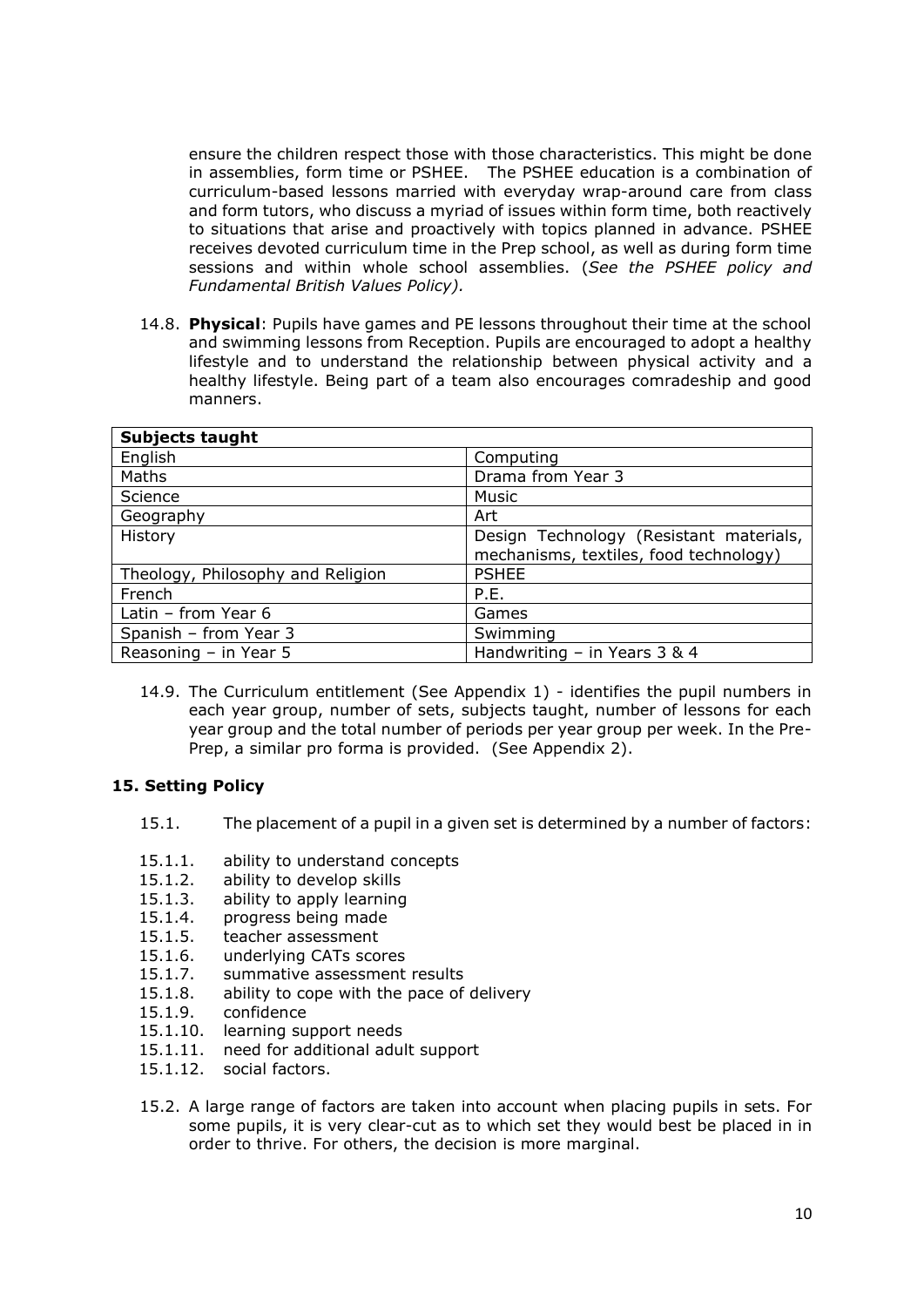- 15.3. Some pupils are better placed at the top of a lower set where they feel successful, rather than feeling that they are struggling at the bottom of a higher set.
- 15.4. Within each set, pupil needs are further met through differentiation.
- 15.5. Pupils are placed in provisional sets each September. The placement of pupils in a given set is under regular review by class teachers and HoDs.
- 15.6. Adjustments may be made to these sets at four points in the school year:
	- 15.6.1. before the Michaelmas half-term;
	- 15.6.2. at the end of each term, following monitoring of the progress made by each child throughout that term and taking into account the factors listed above.
- 15.7. Movement of a pupil from one set to another may only occur following review of progress with the relevant staff and in consultation with the Director of Curriculum.
- 15.8. Once a decision has been made, this information may be communicated to parents. Where a child is to be moved down a set, the parents should have been made aware of the possibility of this happening some time in advance, so that such a decision never comes as a surprise. They should also be informed of any decision to move a child down a set before the child is told.
- 15.9. Occasionally, a pupil may be given the option of experiencing a trial period within a set. This may be due to his/her lack of confidence in his/her ability to cope. In such circumstances, the agreement of the child would be sought, and progress carefully monitored.
- 15.10. The setting structure varies annually, being determined by the needs, range of ability and numbers of pupils in a given year group.

#### **16. Learning Support Department**

- 16.1. The School is non-selective. We cater for pupils with wide-ranging abilities and diverse needs. Pupil needs are met through setting, differentiation and, when required, one-to-one or small group support.
- 16.2. Teaching assistants are deployed in a number of year groups to support those pupils with identified needs. These may be pupils with a statement or specific learning difficulties or those at an earlier stage of development than their peer group, yet to develop independence and confidence.
- 16.3. Children are screened using the Wellcomm programme to identify and support language needs. Where there appear to be delays in development, the children are seen one-to-one for a more detailed assessment by a Speech Therapist. We also advise the parents of all the children in the Pre-Prep to have their children's hearing and eyesight tested.
- 16.4. All Year 3 pupils are systematically screened for dyslexia. Children joining the School later will be similarly screened if it is believed that they would benefit from this.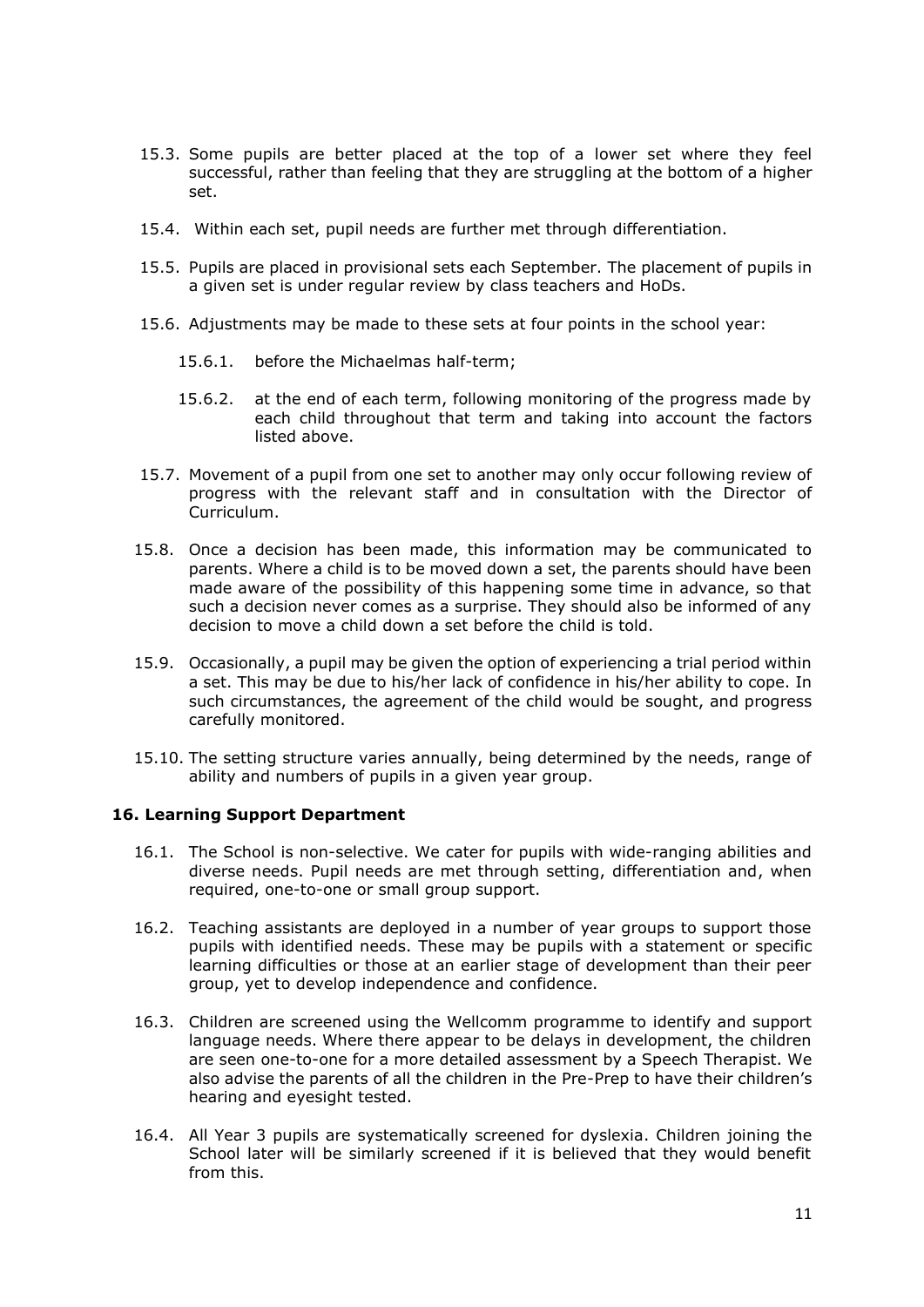- 16.5. The Learning Support department currently works closely with all teaching staff to provide screening and assessment of and feedback on identified pupils. Where appropriate, a Pupil Passport is drawn up, identifying the pupil's specific areas of difficulty. Strategies are required to be implemented by staff in order to support the individual and are recorded using our Assess, Plan, Do, Review system. Pupil Passports are reviewed termly.
- 16.6. Members of the Learning Support Department withdraw some pupils from timetabled lessons to provide additional support.
- 16.7. We address the needs of pupils with an EHCP by preparing and then annually reviewing that EHCP. Through subsequent Pupil Passports, additional adult support, adaptation of the physical environment and learning resources, we endeavour to fulfil its requirements as required. We utilise the support provided by the local authority with responsibility for education both during the Foundation Stage Years and subsequently via the relevant departments within the authority. Staff undergo targeted and appropriate training to gain understanding of the pupil's needs to enable them to assist with access to the curriculum.

#### **17. Provision for Highly Able Pupils**

17.1. Highly able pupils are provided for in accordance with the Highly Able Policy.

#### **18. Timetable idiosyncrasies**

18.1. In Years 7 and 8, a programme operates to allow pupils to pursue academic subjects, art, music, sport or drama to scholarship standards. In addition, individual timetables may be adapted to accommodate particular needs.

### **19. Academic Rewards and Sanctions**

19.1. Academic rewards and sanctions are provided for within the School's Behaviour and Discipline Policy.

#### **20. Cross-Curricular Links and Curriculum Enrichment**

20.1. Wherever possible, cross-curricular links are made between different departments and subject areas in the course of normal teaching planning. Year group curriculum maps are produced on a termly basis (available to parents via the School's website) to allow staff to work together and maximise the crosscurricular opportunities.

## **21.Curriculum Days**

21.1. The Prep School also holds termly Curriculum Days which are individual experiences led by HoDs, and which aim to be primarily cross-curricular. All children in the Pre-Prep, including EYFS, have around two Curriculum Days/Mornings a term. These may take the form of a visit off the premises or a specialist coming into school to run a workshop.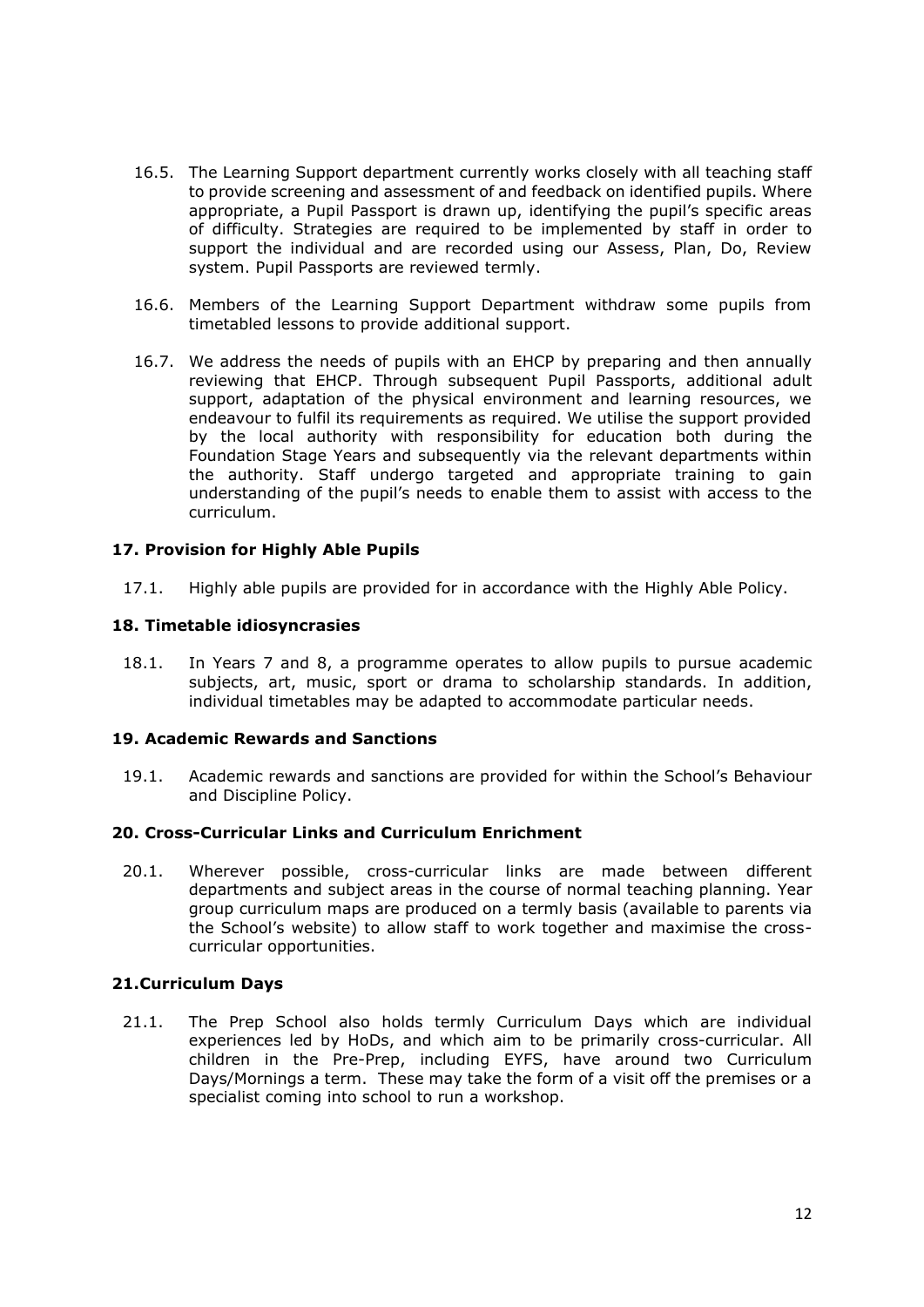# **22. The Extended Curriculum**

22.1. This aspect of the curriculum is designed regularly to enrich and provide opportunity beyond that of the daily timetabled classroom lessons. The aspiration is to enhance and extend. For some pupils, there is the discovery that they have unanticipated talents; we endeavour to nurture and develop these skills through further encouragement, participation and enjoyment. Activities (for example, the sports on offer) can change from term to term.

## **23. Extraordinary Circumstances**

23.1. During periods of extraordinary and / or unforeseen circumstances, like those we have experienced during the Covid-19 pandemic, it may be necessary to adjustment the curriculum to deliver it effectively, for example if the school has to move to an extended period of online learning. If this situation were to occur, the school would produce details of the adjustments and make this information available to parents. Where pupils may have missed out during such circumstances, the School will assess what adjustments may need to be made to address any gaps in skills and knowledge.

## **24. At Heath Mount, we believe that**

- 24.1. "Each child has a spark in him/her. It is the responsibility of the people around each child to find out what ignites that spark" – Howard Gardner.
- 24.2. Our overriding aim and aspiration as teachers is to improve the pupils' own learning and performance by encouraging every child to evaluate critically and reflect on what they have learnt. We aim continually to find ways to improve their learning and performance by identifying the learning objectives and the process of learning and, through assessment, to identify the obstacles to learning. We then plan ways of improving our teaching to facilitate learning.

| Governors' committee reviewing                          | <b>Education Committee</b>                                                                                                                                                                                                                                                                                                                                                  |
|---------------------------------------------------------|-----------------------------------------------------------------------------------------------------------------------------------------------------------------------------------------------------------------------------------------------------------------------------------------------------------------------------------------------------------------------------|
| <b>Effective From</b>                                   | October 2021                                                                                                                                                                                                                                                                                                                                                                |
| Date last formally approved                             |                                                                                                                                                                                                                                                                                                                                                                             |
| Period of review                                        | Annually                                                                                                                                                                                                                                                                                                                                                                    |
| Next review date                                        | October 2022                                                                                                                                                                                                                                                                                                                                                                |
| Person responsible for implementation and<br>monitoring | Director of Curriculum                                                                                                                                                                                                                                                                                                                                                      |
| Related policies                                        | <b>Admissions Policy</b><br>Disability and Access Plan<br><b>Educational Visits Policy</b><br>English as an Additional Language Policy<br><b>Equal Opportunities Policy</b><br>Fundamental British Values Policy<br>Highly Able Pupils Policy<br>Learning Support Policy<br>$\bullet$<br><b>PSHEE Policy</b><br>Relationships Education Policy<br><b>Supervision Policy</b> |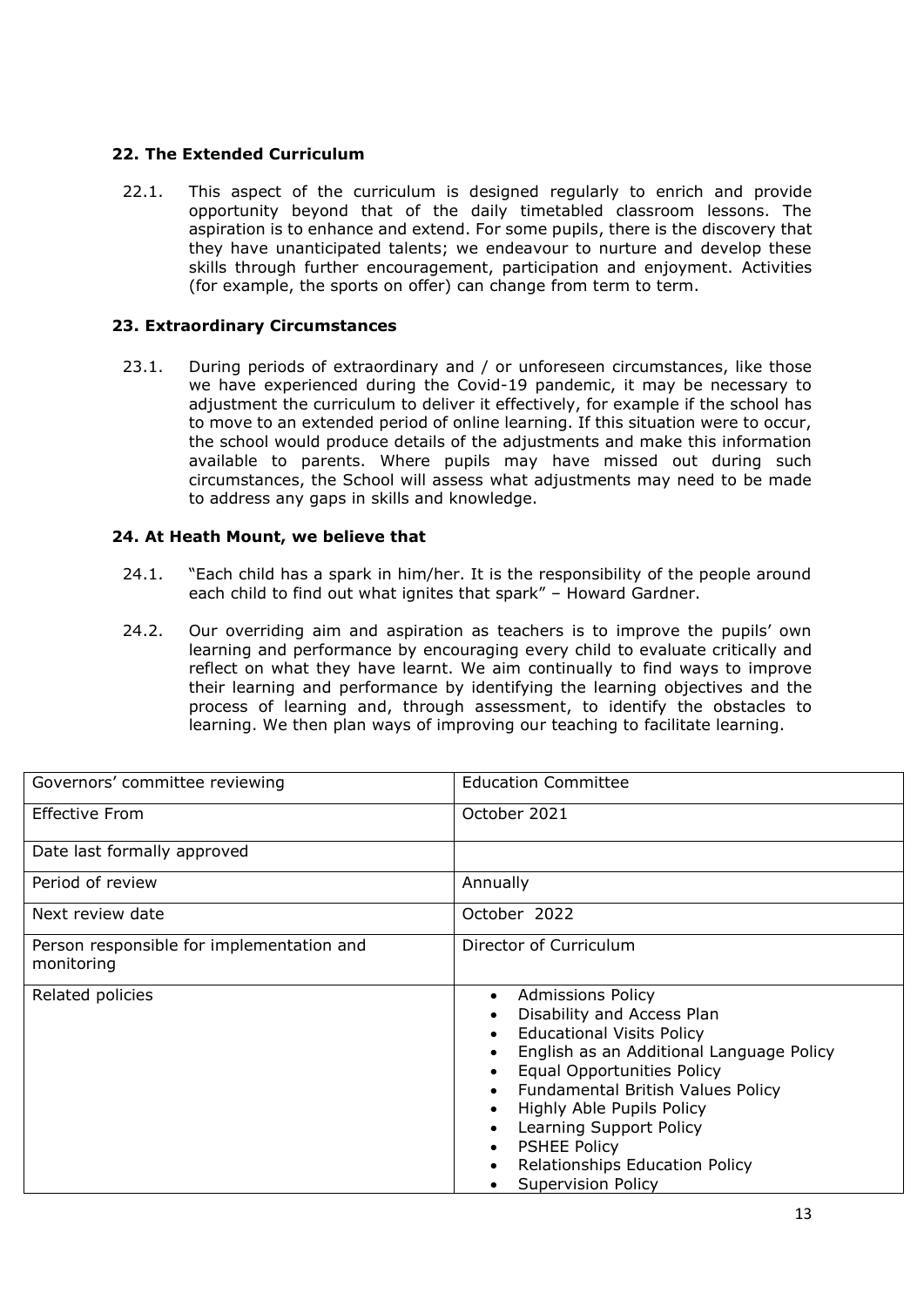# **Appendix 1: Heath mount Curriculum entitlement: curriculum and timetable overview (2021-2022)**

# **Year 3:**

| <b>Subject</b>                                               |  | Forms or<br>Sets?                       | groups?        | <b>Curriculum</b><br><b>How many</b><br><b>Time</b> |                    | Lesson<br><b>Breakdown</b>         |
|--------------------------------------------------------------|--|-----------------------------------------|----------------|-----------------------------------------------------|--------------------|------------------------------------|
| <b>Maths</b>                                                 |  | <b>Sets</b>                             | 4              |                                                     | 5 hours            | $5 \times 60$                      |
| <b>English</b>                                               |  | <b>Sets</b>                             | 4              |                                                     | 5 hours            | $4 \times 60$<br>$2 \times 30$     |
| <b>Games</b>                                                 |  | Whole<br>Year                           |                |                                                     | 3 hours 15<br>mins | $1 \times 135$ and $1$<br>x 60     |
| <b>Science</b>                                               |  | <b>Forms</b>                            | 4              |                                                     | 1 hours 30<br>mins | $1 \times 60$ and<br>$1 \times 30$ |
| <b>French</b>                                                |  | <b>Forms</b>                            | 4              |                                                     | 30 mins            | $1 \times 30$                      |
| <b>Spanish</b>                                               |  | <b>Forms</b>                            | 4              |                                                     |                    |                                    |
| Geography                                                    |  | <b>Forms</b>                            | 4              |                                                     | 1 hour             | $1 \times 60$                      |
| <b>History</b>                                               |  |                                         | 4              |                                                     | 1 hour             | $1 \times 60$                      |
| <b>TPR</b>                                                   |  |                                         | 4              |                                                     | 45 mins            | $1 \times 45$                      |
| Art                                                          |  | <b>Sets</b>                             | $\overline{2}$ | (1/2)<br>Yr)                                        | 90 minutes         | $1 \times 90$                      |
| <b>Drama</b>                                                 |  | <b>Sets</b>                             | 4              |                                                     | <b>45 minutes</b>  | $1 \times 45$                      |
| DT(Food<br>tech,<br>textiles &<br>workshop)                  |  | <b>Sets</b>                             | $\overline{2}$ | (1/2)<br>Yr)                                        | 60 minutes         | $1 \times 60$                      |
| <b>Music</b>                                                 |  | <b>Forms</b>                            | 4              |                                                     | <b>45 minutes</b>  | $1 \times 45$                      |
| <b>PE</b>                                                    |  | <b>Sets</b>                             | 4              |                                                     | 40 mins            | $1 \times 40$                      |
| <b>Swim</b>                                                  |  | <b>Sets</b>                             | 4              |                                                     | 40 mins            | $1 \times 40$                      |
| <b>Computing</b><br>45 or 60<br><b>Forms</b><br>4<br>minutes |  | $1 \times 45$ or $1$<br>x <sub>60</sub> |                |                                                     |                    |                                    |
|                                                              |  |                                         |                |                                                     |                    |                                    |
| <b>Form Time</b>                                             |  | <b>Forms</b>                            | 4              |                                                     | 1hr 45<br>mins     | $2 \times 30$<br>$1 \times 45$     |
| <b>PSHEE</b>                                                 |  | <b>Forms</b>                            | 4              |                                                     | 30 mins            | $1 \times 30$                      |
| <b>Handwriting</b>                                           |  | <b>Forms</b>                            | 4              |                                                     | 30 mins            | $1 \times 30$                      |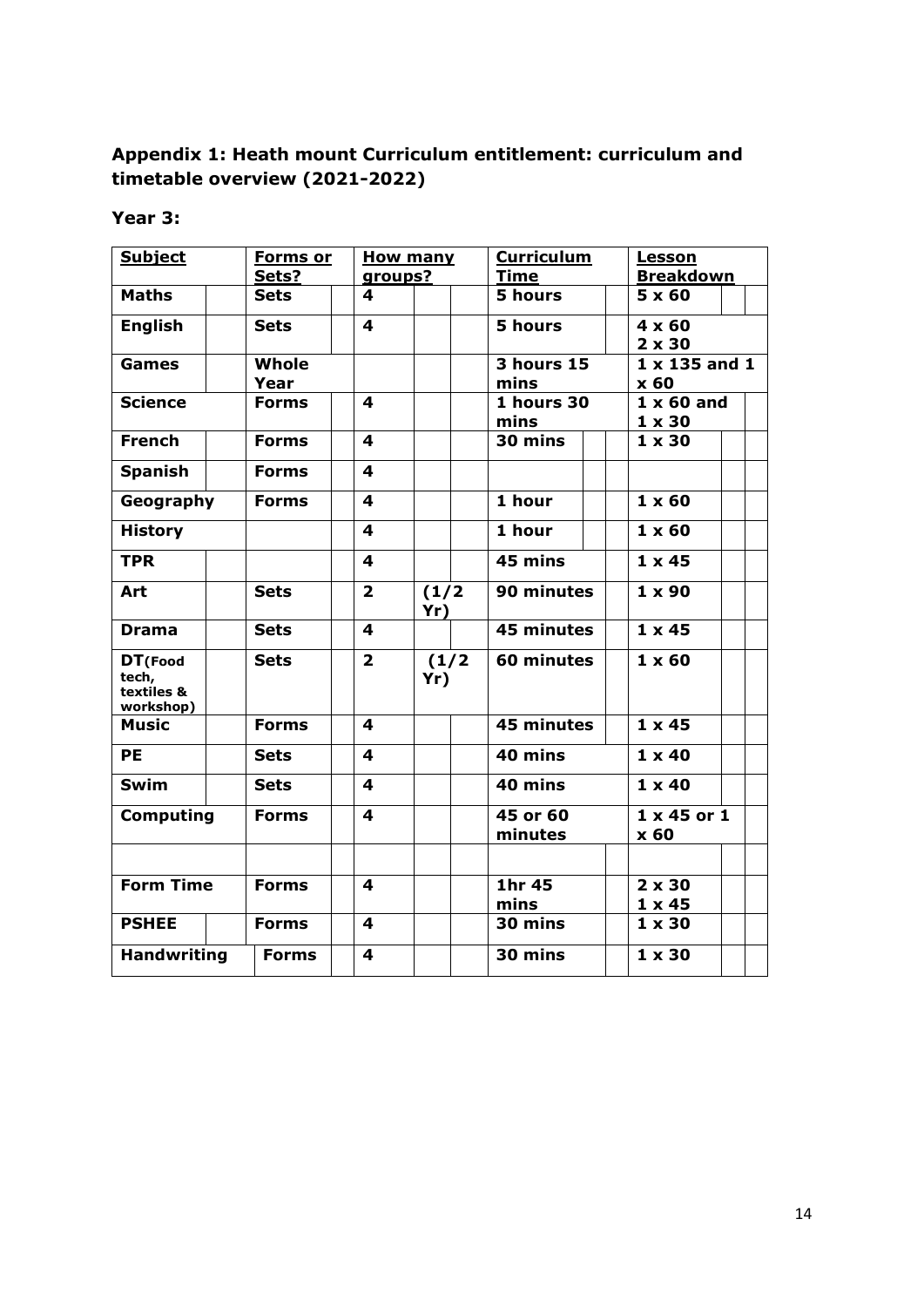# **Year 4:**

| <b>Subject</b>                               | <b>Forms</b> | <b>How many</b>         |              | <b>Curriculum</b>               |  | Lesson                             |  |  |
|----------------------------------------------|--------------|-------------------------|--------------|---------------------------------|--|------------------------------------|--|--|
|                                              | or Sets?     | groups?                 |              | <u>Time</u><br><b>Breakdown</b> |  |                                    |  |  |
| <b>Maths</b>                                 | Sets         | 4                       |              | 5 hours                         |  | $5 \times 60$                      |  |  |
| <b>English</b>                               | <b>Sets</b>  | 4                       |              | 5 hours                         |  | $4 \times 60$ and $2 \times$<br>30 |  |  |
| <b>Games</b>                                 | Whole        |                         |              | <b>3 hours 15</b>               |  | $1 \times 135$ and $1$             |  |  |
|                                              | Year         |                         |              | mins                            |  | x60                                |  |  |
| <b>Science</b>                               | <b>Forms</b> | 3                       |              | 1 hours 30                      |  | $1 \times 90$ or                   |  |  |
|                                              |              |                         |              | mins                            |  | $1 \times 60$ &                    |  |  |
|                                              |              |                         |              |                                 |  | $1 \times 30$                      |  |  |
| <b>French</b>                                | <b>Forms</b> | 3                       |              | 30 mins                         |  | $1 \times 30$                      |  |  |
| <b>Spanish</b>                               | Forms        | $\overline{\mathbf{3}}$ |              | $30 \text{ mins}$               |  | $1 \times 30$                      |  |  |
| Geography                                    | <b>Forms</b> | 3                       |              | 1 hour                          |  | $1 \times 60$                      |  |  |
| <b>History</b>                               |              | 3                       |              | 1 hour                          |  | $1 \times 60$                      |  |  |
| <b>TPR</b>                                   |              | 4                       |              | 45 mins                         |  | $1 \times 45$                      |  |  |
| Art                                          | <b>Sets</b>  | $\overline{2}$          | (1/2)<br>Yr) | 90 minutes                      |  | $1 \times 90$                      |  |  |
| <b>Drama</b>                                 | <b>Sets</b>  | 4                       |              | 30 minutes                      |  | $1 \times 30$                      |  |  |
| DT (Food<br>tech,<br>textiles &<br>workshop) | <b>Sets</b>  | $\overline{2}$          | (1/2)<br>Yr) | 60 minutes                      |  | $1 \times 60$                      |  |  |
| <b>Music</b>                                 | <b>Sets</b>  | 3                       |              | 45 minutes                      |  | $1 \times 45$                      |  |  |
| <b>PE</b>                                    | <b>Sets</b>  | 3                       |              | 40 mins                         |  | $1 \times 40$                      |  |  |
| <b>Swim</b>                                  | <b>Sets</b>  | 4                       |              | 40 mins                         |  | $1 \times 40$                      |  |  |
| <b>Computing</b>                             | <b>Forms</b> | 3                       |              | 60 minutes<br>or<br>45 minutes  |  | $1 \times 60$                      |  |  |
|                                              |              |                         |              |                                 |  |                                    |  |  |
| <b>Form Time</b>                             | <b>Forms</b> | 3                       |              | 90 minutes                      |  | $1 \times 60$                      |  |  |
|                                              |              |                         |              |                                 |  | $1 \times 30$                      |  |  |
| <b>Handwriting</b>                           | <b>Forms</b> | 3                       |              | 30 mins                         |  | $1 \times 30$                      |  |  |
| <b>PSHEE</b>                                 | <b>Forms</b> | $\overline{\mathbf{4}}$ |              | 30 mins                         |  | $1 \times 30$                      |  |  |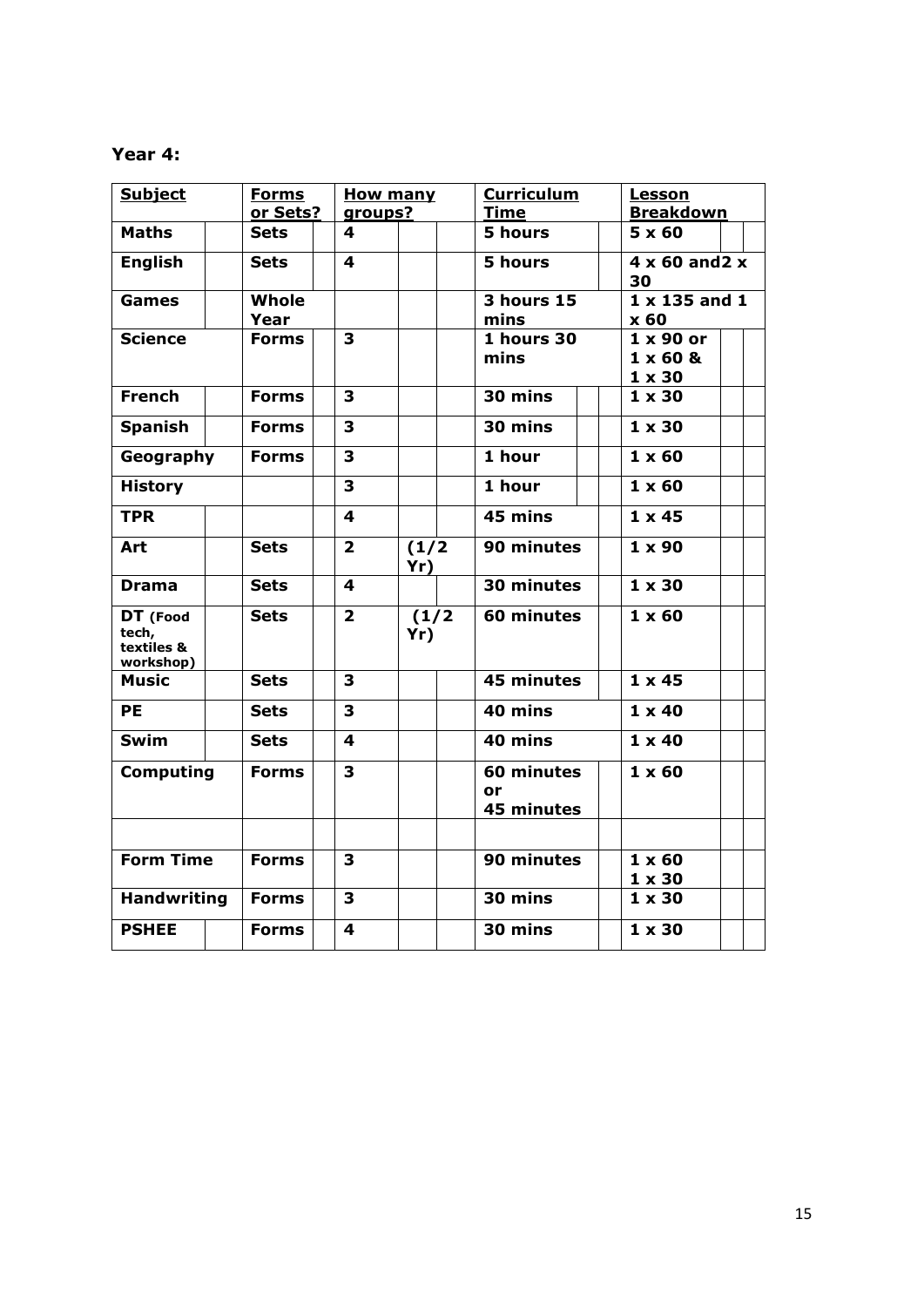# **Year 5:**

| <b>Subject</b>                                  | <b>Forms or</b>               |                | <b>How many</b> | <b>Curriculum</b>             | <b>Lesson</b>                                                             |
|-------------------------------------------------|-------------------------------|----------------|-----------------|-------------------------------|---------------------------------------------------------------------------|
|                                                 | Sets?                         | groups?        |                 | <b>Time</b>                   | <u>Breakdown</u>                                                          |
| <b>Maths</b>                                    | <b>Sets</b>                   | 5.             |                 | 4 hours 45                    | $4 \times 60$                                                             |
|                                                 |                               |                |                 | <b>Mins</b>                   | $1 \times 45$                                                             |
| <b>English</b>                                  | <b>Sets</b>                   | 5              |                 | 4 hours                       | $1 \times 60$ and $4 \times$<br>45                                        |
| <b>Games</b>                                    | Whole<br>Year                 |                |                 | 4 hours 15<br>mins            | $1 \times 135$ and $2 \times$<br>60                                       |
| <b>Science</b>                                  | <b>Forms</b>                  | 4              |                 | 2 hours or 1<br>hours 45 mins | $2 \times 60$ or $1 \times$<br>45 and $1 x$<br>60                         |
| <b>French</b>                                   | <b>Sets</b>                   | 4              |                 | 1 hour<br>30 mins             | $2 \times 45$ mins                                                        |
| <b>Spanish</b>                                  | <b>Sets</b>                   | 3              |                 | 60 mins<br>or 45<br>mins      | $1 \times 60$ mins<br>Or $1 \times 45$ mins                               |
| <b>Humanities</b>                               | <b>Forms</b>                  | 4              |                 | 4 hours or 4<br>hours 15 mins | $1 \times 60$ and $4 \times$<br>45 or 2 x 60<br>and $3 \times 45$<br>mins |
| Art                                             | <b>Sets</b><br>(Swim<br>sets) | $\overline{2}$ | (1/2 Yr)        | 90<br>minutes                 | $1 \times 90$                                                             |
| <b>Drama</b>                                    | <b>Forms</b>                  | 4              |                 | 60 mins<br>or 45<br>mins      | $1 \times 60$ or<br>$1 \times 45$                                         |
| DT (Food<br>tech,<br>textiles &<br>workshop)    | <b>Forms</b>                  | $\overline{2}$ | (1/2 Yr)        | 60<br>minutes                 | $1 \times 60$                                                             |
| <b>Music</b>                                    | <b>Forms</b>                  | 4              |                 | 60 mins<br>or 45<br>mins      | $1 \times 60$ or<br>$1 \times 45$                                         |
| <b>PE</b>                                       | <b>Sets</b><br>(Fr<br>sets)   | 4              |                 | 60 mins<br>or 45<br>mins      | $1 \times 60$ or<br>$1 \times 45$                                         |
| Swim                                            | <b>Sets</b>                   | 4              |                 | 45 mins                       | $1 \times 45$                                                             |
| <b>Computing</b><br><b>Sets</b><br>(Fr<br>sets) |                               | 4              |                 | 60 mins<br>or 45<br>mins      | $1 \times 60$ or<br>$1 \times 45$                                         |
| <b>Reasoning</b>                                | <b>Sets</b><br>(Swim<br>sets) | 4              |                 | 45 mins                       | $1 \times 45$                                                             |
| <b>Form Time</b>                                | <b>Sets</b>                   | 4              |                 | 30 mins                       | $1 \times 30$                                                             |
| <b>PSHEE</b>                                    | <b>Sets</b><br>(Fr<br>sets)   | 4              |                 | 45<br>minutes                 | $1 \times 45$                                                             |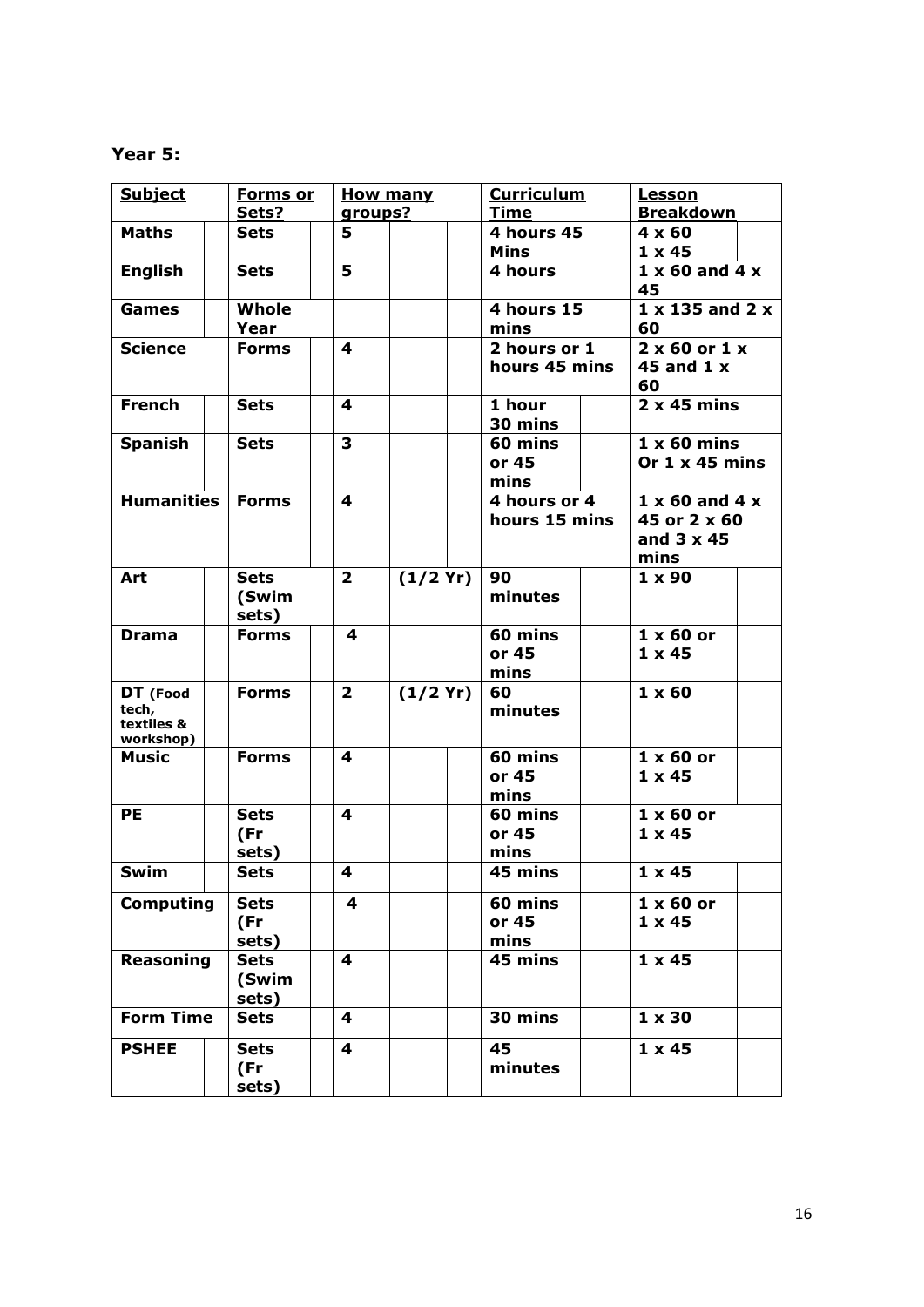# **Year 6:**

| <b>Subject</b>                         | <b>Forms</b> or<br>Sets? | groups?                 | <b>How many</b> | <b>Curriculum</b><br><b>Time</b>                                      | <u>Lesson</u><br><b>Breakdown</b> |
|----------------------------------------|--------------------------|-------------------------|-----------------|-----------------------------------------------------------------------|-----------------------------------|
|                                        |                          |                         |                 |                                                                       |                                   |
| <b>Maths</b>                           | Sets                     | 4                       |                 | 4 hours                                                               | $3 \times 60$                     |
|                                        |                          |                         |                 | and 30                                                                | and $2x$                          |
|                                        |                          |                         |                 | mins                                                                  | 45 mins                           |
| <b>English</b>                         | <b>Sets</b>              | 4                       |                 | 4 hours                                                               | $4 \times 60$                     |
| <b>Games</b>                           | Whole<br>Year            |                         |                 | 4 hours 15 mins                                                       | $1 \times 135$ and 2<br>x 60      |
| <b>Science</b>                         | <b>Sets</b>              | 4                       |                 | 2 hours and 30<br>mins                                                | $1 \times 90$ or $1 \times$<br>60 |
| <b>French</b>                          | <b>Sets</b>              | 4                       |                 | $3 \text{ sets} = 1 \text{ hour}$<br>45 mins                          | $1 \times 60$<br>$1 \times 45$    |
|                                        |                          |                         |                 | $1 set = 1 hour$                                                      | $1 \times 60$                     |
| <b>History</b>                         | <b>Forms</b>             | 4                       |                 | 45 mins                                                               | $1 \times 45$                     |
| Geography                              | <b>Forms</b>             | 4                       |                 | 45 mins                                                               | $1 \times 45$                     |
| <b>TPR</b>                             | <b>Forms</b>             | $\overline{\mathbf{4}}$ |                 | 45 mins                                                               | $1 \times 45$                     |
| <b>Humanities</b>                      | <b>Forms</b>             | 4                       |                 | $2 \times 45$                                                         | $2 \times 45$                     |
| rotation                               |                          |                         |                 | mins                                                                  | mins                              |
|                                        |                          |                         |                 | These humanities slots are rotated around the three subjects, so each |                                   |
|                                        |                          |                         |                 | subject gets an additional 90 minutes 3 or 4 times each term          |                                   |
| Art                                    | Sets (Swi                | $\overline{2}$          | (1/2 Yr)        | 90                                                                    | $1 \times 90$                     |
|                                        | sets)                    |                         |                 | minutes                                                               |                                   |
| Latin                                  | <b>Sets</b>              | $\mathbf{1}$            |                 | 1 hour 45                                                             | $1 \times 60$                     |
|                                        |                          |                         |                 | mins                                                                  | $1 \times 45$                     |
| <b>Spanish</b>                         | <b>Sets</b>              | $\overline{\mathbf{3}}$ |                 | <b>1 hour 45</b>                                                      | $1 \times 60$                     |
|                                        |                          |                         |                 |                                                                       |                                   |
|                                        |                          |                         |                 | mins                                                                  | $1 \times 45$                     |
| <b>Core Skills</b>                     | <b>Sets</b>              | $\mathbf{1}$            |                 | 45 mins                                                               | $1 \times 45$                     |
| <b>Drama</b>                           | Sets (sci                | 4                       |                 | 45 mins                                                               | $1 \times 45$ or                  |
|                                        | sets)                    |                         |                 |                                                                       | $1 \times 60$                     |
| <b>DT</b>                              | <b>Sets</b>              | $\overline{2}$          | $(1/2$ Yr)      | 60                                                                    | $1 \times 60$                     |
| (Food tech,<br>textiles &<br>workshop) | (sci<br>sets)            |                         |                 | minutes                                                               |                                   |
| <b>Music</b>                           | <b>Forms</b>             | 4                       |                 | 45<br>minutes                                                         | $1 \times 45$                     |
| <b>PE</b>                              | <b>Sets</b>              | 4                       |                 | 45 minutes                                                            | $1 \times 45$                     |
|                                        |                          |                         |                 |                                                                       |                                   |
|                                        | (sci                     |                         |                 |                                                                       |                                   |
|                                        | sets)                    |                         |                 |                                                                       |                                   |
| Swim                                   | <b>Sets</b>              | 4                       |                 | $45 \text{ mins}$                                                     | $1 \times 45$                     |
| <b>Computing</b>                       | <b>Forms</b>             | 4                       |                 | 45 mins                                                               | $1 \times 45$                     |
| Reasoning                              | <b>Sets</b>              | 4                       |                 | 45 mins                                                               | $1 \times 45$                     |
|                                        | (swim                    |                         |                 |                                                                       |                                   |
|                                        | sets)                    |                         |                 |                                                                       |                                   |
|                                        |                          | 4                       |                 | 45                                                                    |                                   |
| <b>PSHEE</b>                           | <b>Sets</b>              |                         |                 |                                                                       | 1x45                              |
|                                        | (swim                    |                         |                 | minutes                                                               |                                   |
|                                        | sets)                    |                         |                 |                                                                       |                                   |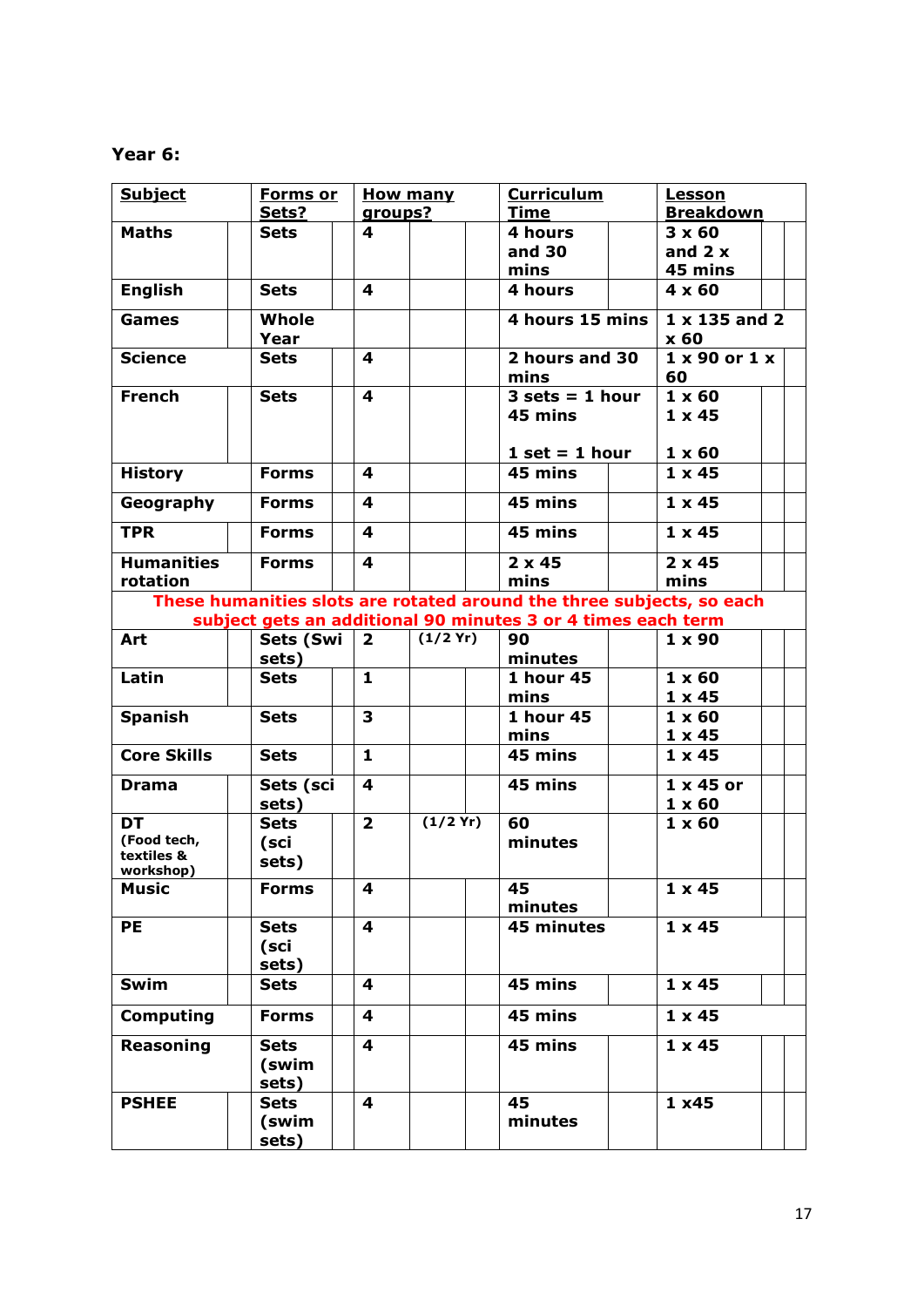# **Year 7:**

| Subject                                     | <b>Forms</b><br>or<br>Sets?  | <b>How many</b><br>groups? |              | <b>Curriculum</b><br><b>Time</b>                     | <b>Lesson</b><br><b>Breakdown</b>                                          |
|---------------------------------------------|------------------------------|----------------------------|--------------|------------------------------------------------------|----------------------------------------------------------------------------|
| <b>Maths</b>                                | <b>Sets</b>                  | 4                          |              | 4 hours                                              | $1 \times 60$ and $4 \times$<br>45                                         |
| <b>English</b>                              | <b>Sets</b>                  | 3                          |              | 4 hours                                              | $1 \times 60$ and $4 \times$<br>45                                         |
| Games                                       | <b>Whole</b><br>Year         |                            |              | 4 hours 15<br>mins                                   | $1 \times 135$ and 2<br>x 60                                               |
| <b>Science</b>                              | <b>Sets</b>                  | 4                          |              | <b>3 hours 15</b><br>mins                            | $1 \times 60, 1 \times$<br>90 & 1 x 45                                     |
| <b>French</b>                               | <b>Sets</b>                  | 4                          |              | 2 hours 30<br>mins or<br>2 hours 15<br>mins          | $\overline{1}$ x 60 and 2 x<br>45 or 3 x 45<br>mins                        |
| <b>History</b>                              | <b>Sets</b>                  | 3                          |              | 60<br>minutes                                        | $1 \times 60$                                                              |
| Geography                                   | <b>Sets</b>                  | 3                          |              | 60<br>minutes                                        | $1 \times 60$                                                              |
| <b>TPR</b>                                  | <b>Sets</b>                  | 3                          |              | 60<br>minutes                                        | $1 \times 60$                                                              |
| <b>Humanities</b><br><b>Rotation</b>        | <b>Sets</b>                  | $\overline{\mathbf{3}}$    |              | 60 minutes                                           | $1 \times 60$                                                              |
|                                             |                              |                            |              | gets an additional 60 minutes every 3 weeks          | This humanities slot is rotated around the three subjects, so each subject |
| Art                                         | Whole                        | $\mathbf{1}$               |              | 90                                                   | $1 \times 90$                                                              |
|                                             | Year                         |                            |              | minutes                                              |                                                                            |
| Latin                                       | <b>Sets</b>                  | set 2                      |              | 1 hour and 30<br>mins                                | $2 \times 45$                                                              |
|                                             |                              | set 1                      |              | 1 hour 45<br>mins                                    | $1 \times 60$ and $1 \times$<br>45                                         |
| <b>Spanish</b>                              | <b>Sets</b>                  | $\overline{2}$             |              | <b>1 hour 30</b><br>mins<br><b>1 hour 45</b><br>mins | $1 \times 60$<br>and $1 x$<br>45 or<br>$2 \times 45$                       |
| <b>Core</b><br><b>Skills</b>                | <b>Sets</b><br>(Set 4<br>Fr) | $\mathbf{1}$               |              | 45 mins                                              | $1 \times 45$                                                              |
| <b>Drama</b>                                | <b>Sets</b><br>(sci<br>sets) | $\overline{\mathbf{4}}$    |              | 45 minutes                                           | $1 \times 45$                                                              |
| DT (Food<br>tech,<br>textiles &<br>workshop | <b>Sets</b><br>(sci<br>sets) | $\overline{2}$             | (1/2)<br>Yr) | 60<br>minutes                                        | $1 \times 60$                                                              |
| <b>Music</b>                                | <b>Sets</b><br>(sci<br>sets) | $\overline{2}$             |              | 60 minutes                                           | $1 \times 60$                                                              |
| <b>Computing</b>                            | <b>Sets</b><br>(sci<br>sets) | 4                          |              | 45<br>minutes                                        | $1 \times 45$                                                              |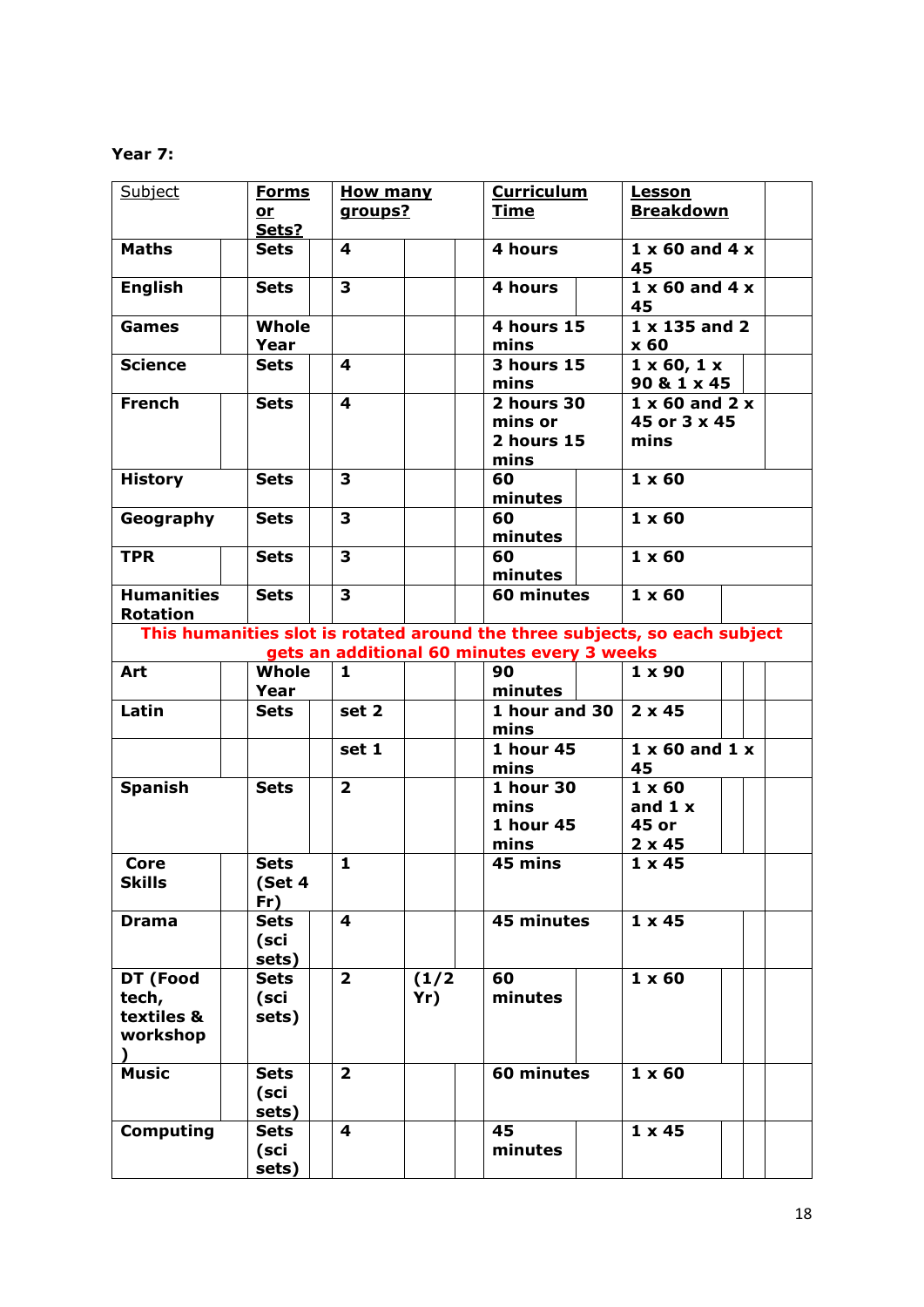| <b>PSHEE</b>                       | <b>Sets</b><br>Fr)<br>sets) | 4 | 30            | $1 \times 30$ |  |  |
|------------------------------------|-----------------------------|---|---------------|---------------|--|--|
| <b>Enrichment</b><br><b>Groups</b> | <b>Sets</b>                 | э | 30<br>minutes | $1 \times 30$ |  |  |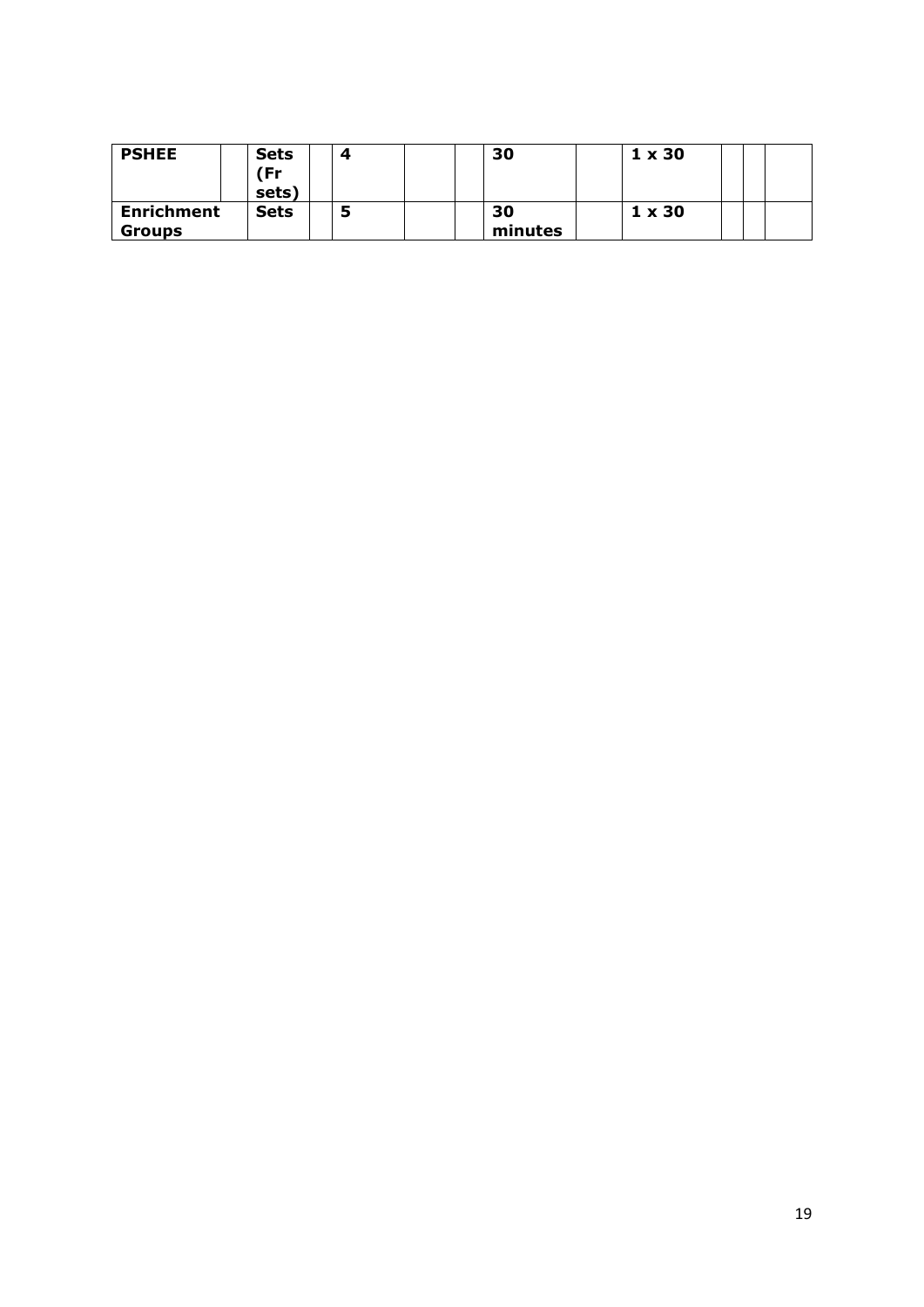## **Year 8:**

| <b>Subject</b>     | <b>Forms or</b>                                                               |                         | <b>How many</b> | <b>Curriculum</b><br>Lesson |                |                               |  |
|--------------------|-------------------------------------------------------------------------------|-------------------------|-----------------|-----------------------------|----------------|-------------------------------|--|
|                    | Sets?                                                                         | groups?                 |                 | <b>Time</b>                 |                | <b>Breakdown</b>              |  |
| <b>Maths</b>       | <b>Sets</b>                                                                   | 4                       |                 | 3 hours 45                  |                | $1 \times 60$                 |  |
|                    |                                                                               |                         |                 | mins                        |                | $3 \times 45$                 |  |
|                    |                                                                               |                         |                 |                             |                | $1 \times 30$                 |  |
| <b>English</b>     | <b>Sets</b>                                                                   | 3                       |                 | 4 hours                     |                | $1 \times 60$                 |  |
|                    |                                                                               |                         |                 |                             |                | $4 \times 45$                 |  |
| <b>Games</b>       | <b>Whole Year</b>                                                             |                         |                 | 4 hours 15                  |                | $1 \times 135$ and 2          |  |
|                    |                                                                               |                         |                 | mins                        |                | x <sub>60</sub>               |  |
| <b>Science</b>     | <b>Sets</b>                                                                   | 4                       |                 | <b>3 hours 15</b>           |                | $1 \times 60, 1 \times$       |  |
|                    |                                                                               |                         |                 | mins                        |                | 90 & 1 x 45                   |  |
| <b>French</b>      | <b>Sets</b>                                                                   | 4                       | Set 1           | 2 hours 15                  |                | $3x45$ mins                   |  |
|                    |                                                                               |                         |                 | mins                        |                |                               |  |
|                    |                                                                               |                         | Set 2H          | 2 hours 30                  |                | $1 \times 60$ mins            |  |
|                    |                                                                               |                         | & 2M            | mins                        |                | $2 \times 45$ mins            |  |
|                    |                                                                               |                         |                 |                             |                |                               |  |
|                    |                                                                               |                         | Set 3           |                             | 1 hour 45 mins | $1 \times 60$ mins            |  |
|                    |                                                                               |                         |                 |                             |                | $1 \times 45$ mins            |  |
| <b>History</b>     | <b>Sets</b>                                                                   | 3                       |                 | 60                          |                | $1 \times 60$                 |  |
|                    |                                                                               |                         |                 | minutes                     |                |                               |  |
| Geography          | <b>Sets</b>                                                                   | 3                       |                 | 60                          |                | $1 \times 60$                 |  |
|                    |                                                                               |                         |                 | minutes                     |                |                               |  |
| <b>TPR</b>         | <b>Sets</b>                                                                   | 3                       |                 | 60                          |                | $1 \times 60$                 |  |
|                    |                                                                               |                         |                 | minutes                     |                |                               |  |
| <b>Humanitie</b>   | <b>Sets</b>                                                                   | 3                       |                 | 1 hour 45                   |                | $1 \times 45$                 |  |
| s                  |                                                                               |                         |                 | mins                        |                | $1 \times 60$                 |  |
|                    | These humanities slots are rotated around the three subjects, so each subject |                         |                 |                             |                |                               |  |
|                    | gets an additional 60 minutes 3 or 4 times each term                          |                         |                 |                             |                |                               |  |
| Art                | <b>Whole Year</b>                                                             | 1                       |                 | 90                          |                | $1 \times 90$                 |  |
|                    |                                                                               |                         |                 | minutes                     |                |                               |  |
| Latin              | <b>Sets</b>                                                                   | $\overline{2}$          |                 | 2 hour 15                   |                | $1 \times 60$ , $1 \times 45$ |  |
|                    |                                                                               |                         |                 | mins                        |                | and $1 \times 30$             |  |
|                    |                                                                               |                         |                 |                             |                |                               |  |
|                    |                                                                               |                         |                 | 1 hour 30                   |                | $2 \times 45$                 |  |
|                    |                                                                               |                         |                 | mins                        |                |                               |  |
| <b>Spanish</b>     | <b>Sets</b>                                                                   | $\overline{2}$          |                 | 1 hour 45                   |                | $1 \times 60$ and $1 \times$  |  |
|                    |                                                                               |                         |                 | or                          |                | 45 or                         |  |
|                    |                                                                               |                         |                 | 1 hour 30                   |                |                               |  |
|                    |                                                                               |                         |                 | mins                        |                | $2 \times 45$                 |  |
| <b>Core Skills</b> | <b>Sets</b>                                                                   | $\mathbf{1}$            |                 | 1                           |                | $1 \times 60$                 |  |
|                    |                                                                               |                         |                 | hour                        |                |                               |  |
| <b>Drama</b>       | Sets (Sci                                                                     | $\overline{2}$          |                 | 60 minutes                  |                | $1 \times 60$ every 2         |  |
|                    | sets)                                                                         |                         |                 | every 2 wks                 |                | wks                           |  |
| DT                 | Sets (Sci                                                                     | $\overline{2}$          | (1/2)           | 60 minutes                  |                | $1 \times 60$ every 2         |  |
|                    | sets)                                                                         |                         | Yr)             | every 2 wks                 |                | wks                           |  |
| <b>Music</b>       | Sets (Sci                                                                     | $\overline{\mathbf{4}}$ |                 | 60 or 45                    |                | 60 or 45minutes               |  |
|                    | sets)                                                                         |                         |                 |                             | minutes every  | every 2 wks                   |  |
|                    |                                                                               |                         |                 | 2 wks                       |                |                               |  |
| <b>Extension</b>   | <b>Scholars</b>                                                               | 6                       |                 | 60                          |                | $1 \times 60$                 |  |
|                    |                                                                               |                         |                 |                             |                |                               |  |
|                    |                                                                               |                         |                 |                             |                |                               |  |
|                    | and                                                                           |                         |                 | minutes                     |                |                               |  |
|                    | extension<br>groups                                                           |                         |                 |                             |                |                               |  |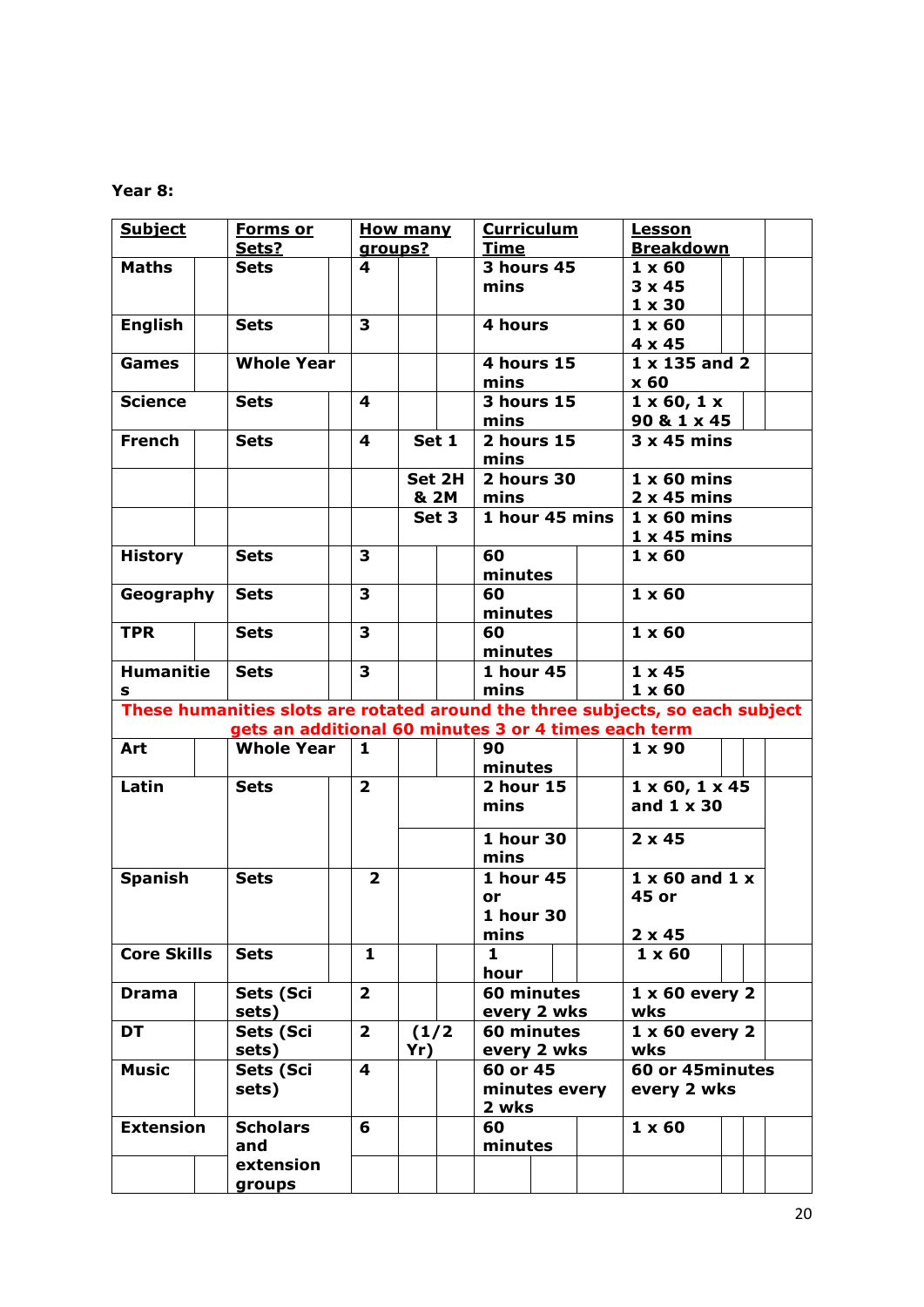| <b>Computing</b> | Sets (Sci<br>sets)              | 4 | 60 or 45<br>minutes                | $1 \times 60$<br>$1 \times 45$    |  |
|------------------|---------------------------------|---|------------------------------------|-----------------------------------|--|
| <b>PSHEE</b>     | Sets (Sci<br>sets)              | 4 | 60 or 45<br>minutes every<br>2 wks | $1 \times 60$ or<br>$1 \times 45$ |  |
| Prep             | Sets $(2 x)$<br>middle<br>sets) |   | 30 mins                            | $1 \times 30$                     |  |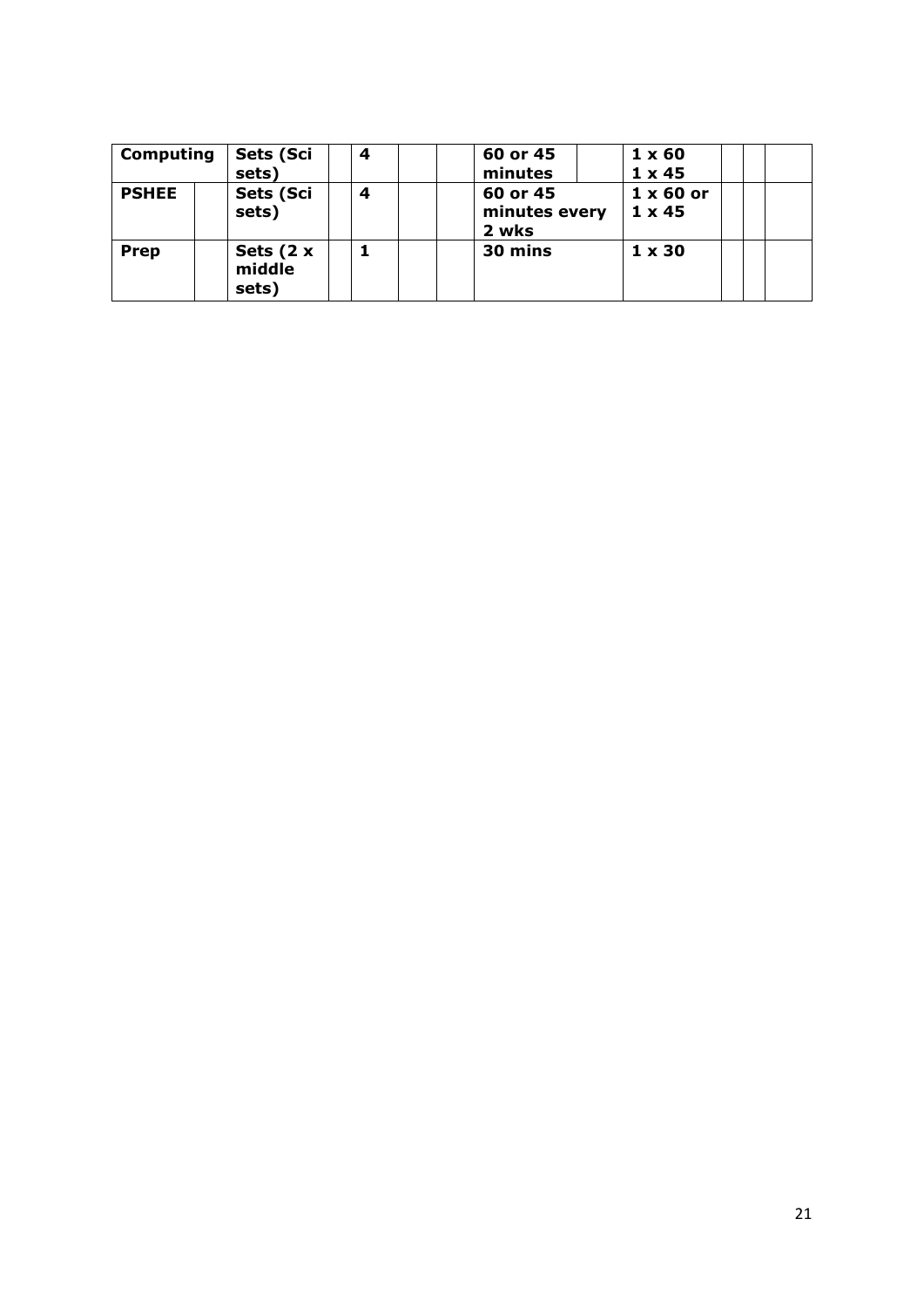# **Appendix 2: Weekly Curriculum entitlement for the Pre-Prep, by session, 2021-22**

#### **The Nursery day**

Pupils may enter the classroom from 8.15 am.

Teaching day Monday to Friday: Morning session: 8.45am-12.30pm. Afternoon session – 12.30-4.00pm Children attend Nursery for a minimum of five sessions.

#### **The Reception and Key Stage 1 Day**

The teaching day is as follows: Monday, Tuesday, Wednesday, Thursday, Friday: 8.45am-4.00pm*. Pupils may enter the classroom from 8.15am onwards* 

#### **FOUNDATION STAGE**

| Yr.<br>Gp. | <b>Pupil</b><br>Nos. | No. of<br>forms                     | <b>Personal,</b><br>$social +$<br>emotional       | <b>Communication,</b><br><b>Language and</b><br><b>Literacy: reading</b><br>and writing        | <b>Maths: Shape,</b><br><b>Space and</b><br><b>Measures</b> | <b>Understanding of the</b><br><b>World (Science,</b><br><b>History, Geography,</b><br>RS)                                                    | <b>Physical development</b>                                                   | <b>Expressive Arts</b><br>(Music, Art,<br>Dance)                                                       | Yr.<br>Gp. |
|------------|----------------------|-------------------------------------|---------------------------------------------------|------------------------------------------------------------------------------------------------|-------------------------------------------------------------|-----------------------------------------------------------------------------------------------------------------------------------------------|-------------------------------------------------------------------------------|--------------------------------------------------------------------------------------------------------|------------|
| N          | 26                   | form<br>– 4 key<br>person<br>groups | Ongoing                                           | Ongoing                                                                                        | Ongoing                                                     | French x1 weekly<br>ICT sessions will be<br>introduced                                                                                        | Forest School x1 weekly                                                       | Includes music x1<br>weekly                                                                            | N          |
| Rec        | 53                   | 3                                   | Ongoing -<br>plus a weekly<br>discrete<br>session | x5 phonics<br>x2 reading<br>x5 discrete literacy or<br>other sessions with a<br>literacy focus | 5 sessions                                                  | Skills sessions across the<br>week. Technology as<br>part of skills sessions.<br>Access to Computing<br>room as required.<br>French x1 weekly | Includes P.E. x1 weekly<br>swimming x 1 weekly and<br>forest school x1 weekly | Includes music x2<br>weekly, half<br>termly art<br>specialist teacher<br>session and<br>termly pottery | Rec.       |